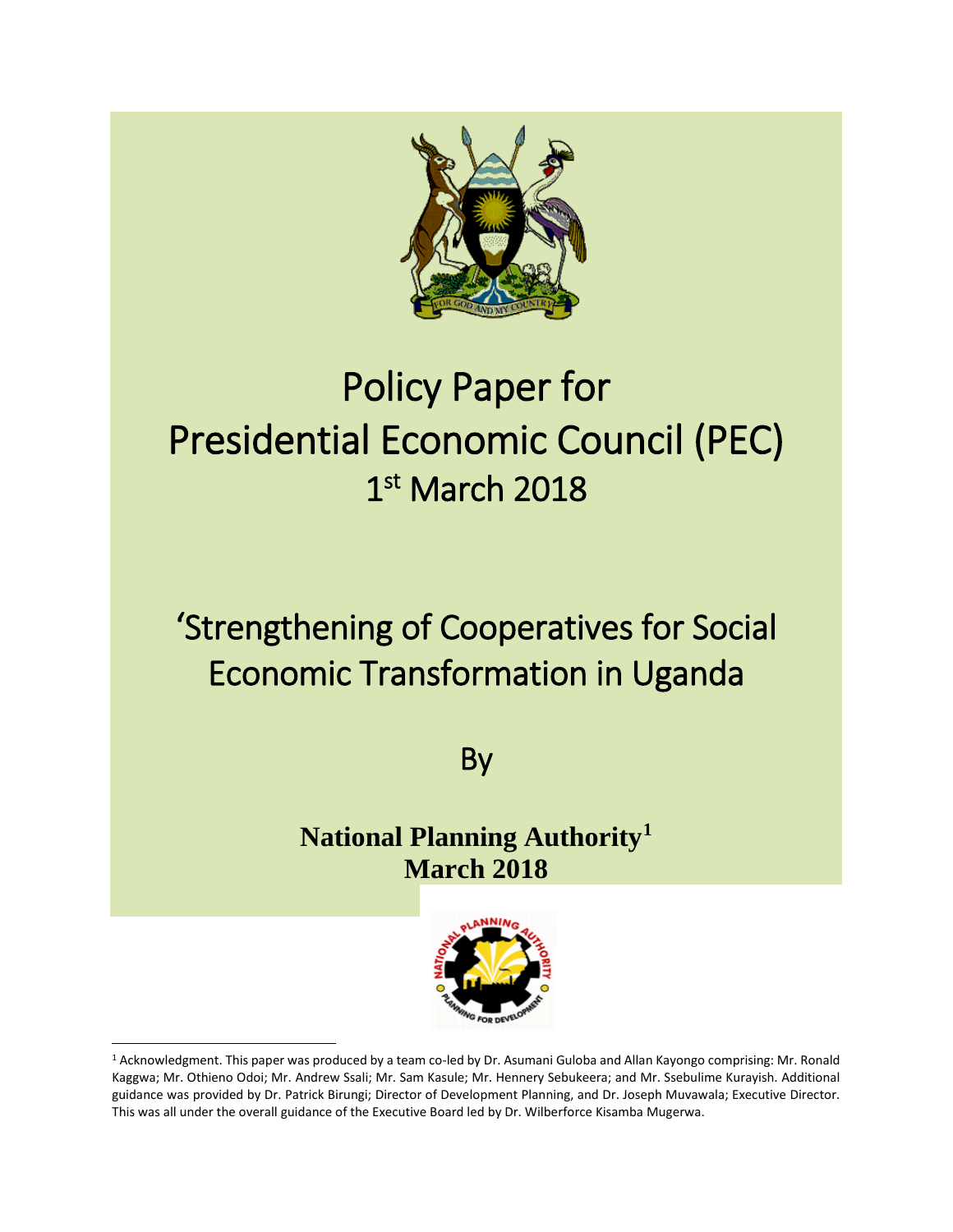|     |       | <b>Table of Contents</b>                                  |  |
|-----|-------|-----------------------------------------------------------|--|
|     |       |                                                           |  |
| 1.0 |       |                                                           |  |
| 2.1 |       |                                                           |  |
| 3.0 |       |                                                           |  |
| 3.1 |       |                                                           |  |
|     | 3.1.1 |                                                           |  |
|     | 3.1.2 |                                                           |  |
| 3.2 |       |                                                           |  |
| 4.0 |       | LEGAL, POLICY, REGULATORY AND INSTITUTIONAL FRAMEWORK FOR |  |
|     |       |                                                           |  |
| 4.1 |       |                                                           |  |
| 4.2 |       |                                                           |  |
|     | 4.2.1 |                                                           |  |
|     | 4.2.2 |                                                           |  |
| 5.0 |       |                                                           |  |
| 6.0 |       |                                                           |  |
| 6.1 |       |                                                           |  |
|     | 6.1.1 |                                                           |  |
|     | 6.1.2 |                                                           |  |
|     | 6.1.3 |                                                           |  |
|     | 6.1.4 |                                                           |  |
|     | 6.1.5 |                                                           |  |
|     |       |                                                           |  |
|     |       |                                                           |  |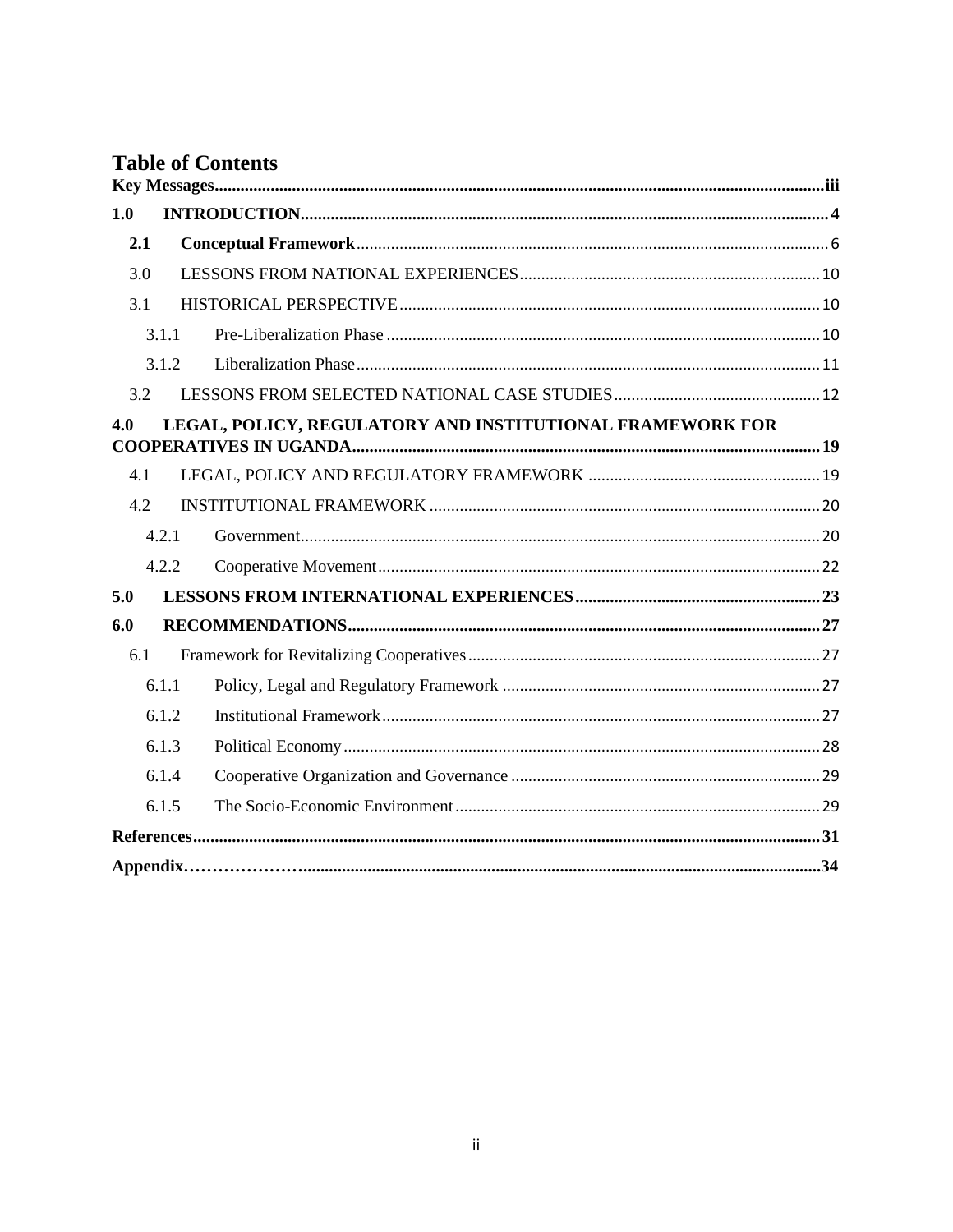#### <span id="page-2-0"></span>**Key Messages**

- 1. Cooperatives have the potential of increasing production, productivity, and value addition and hence critical for Uganda's transformation towards an inclusive middle-income country.
- 2. For sustainability and survival in a liberalized market, cooperatives should be market driven. They must compete in the market by offering better incentives, products and services than middlemen. In this regard, cooperatives must provide farm gate prices plus a mark-up accrued from the entire value chain. For this to happen, cooperatives should be in charge of the entire value chain right from production to marketing.
- 3. Provision of selected cooperative public goods including; education, auditing, affordable finance, extension and targeted subsides through an efficient delivery mechanism is key for the success of cooperatives.
- 4. Entrenching cooperative education, in particular, is key for imbedding the cooperative culture, values and strengthening capacity of the cooperative movement. It is important for building internal organizational values, entrepreneurship, strong leadership and management that are critical for survival of cooperative enterprises.
- 5. An organic bottom up formation of cooperatives (voluntary<sup>[2](#page-2-1)</sup>, democratic, and shared purpose) based on guiding principles, creates social cohesion and mutual trust (social capital) that is necessary for sustainability of cooperatives. Formation of cooperatives should not be incentivized by handouts from the government or development partners.
- 6. Diversity of cooperatives portfolio as they grow is key for hedging against product specific risks and widening the economic base of cooperatives.
- 7. A well-developed tertiary level of cooperatives is critical for provision of dedicated services including; insurance, finance, marketing, and transport among others. Particularly, a dedicated cooperative financing framework is critical for harnessing and enhancing access to affordable credit for cooperatives.
- 8. An appropriate mechanism for compensation of cooperatives for losses incurred during political instability is desired.
- 9. The political economy of the time determines the success of cooperatives. Government commitment to the revitalization of cooperatives requires that government policies and interventions leverage cooperatives in all possible ways.
- 10. An appropriate policy, legal, regulatory and institutional framework (self-accounting, with administrative and regulatory clout) that takes regard of the diversity of cooperatives and provides for cooperative autonomy is critical for the vibrancy of cooperatives.

<span id="page-2-1"></span><sup>&</sup>lt;sup>2</sup> Government may stimulate voluntarism through provision of adequate education and sensitization about the benefits of cooperating as well as putting in place the required incentives and conducive environment.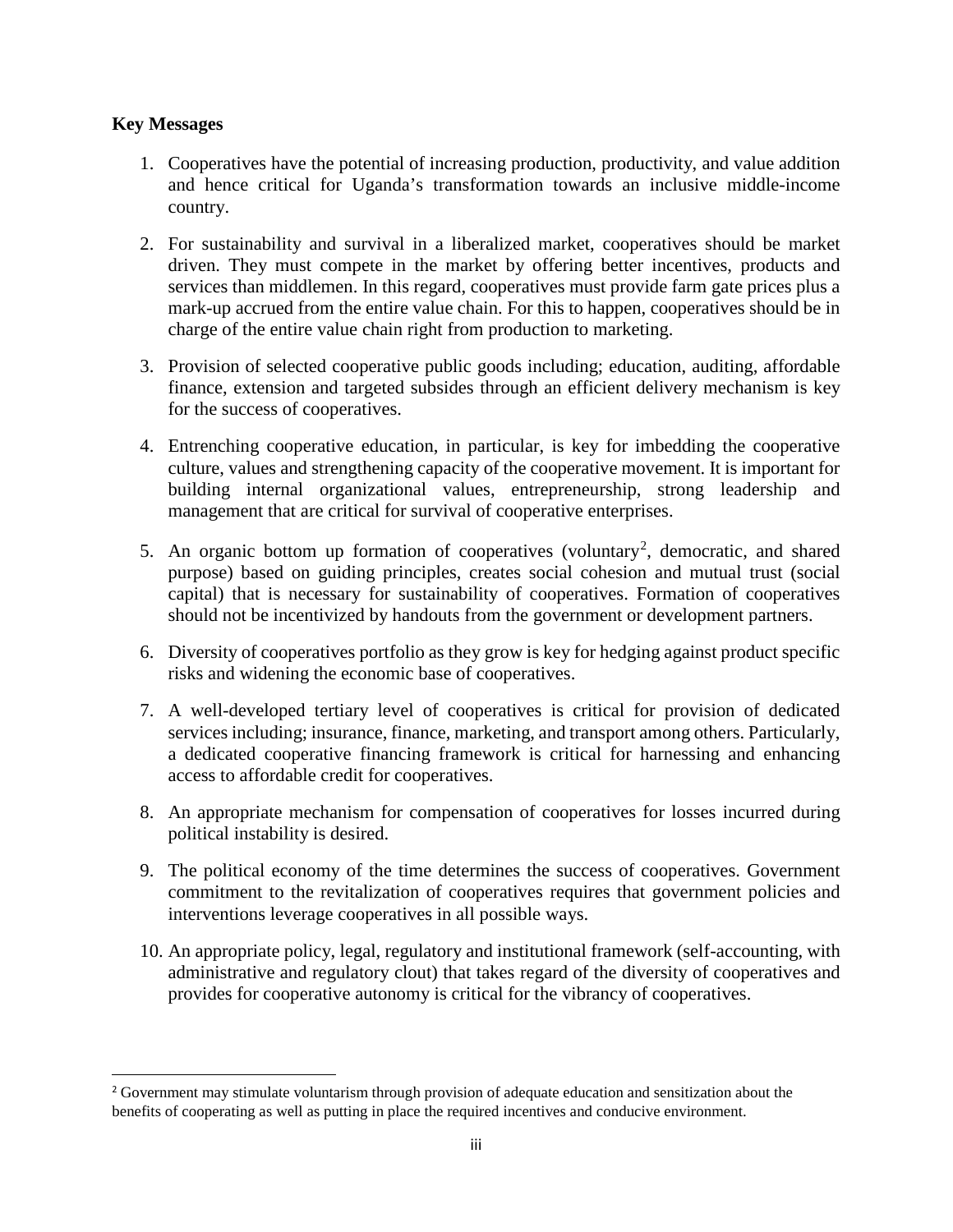#### <span id="page-3-0"></span>**1.0 INTRODUCTION**

 $\overline{\phantom{a}}$ 

**Low production and productivity is a development challenge hindering social economic transformation in Uganda** (Dennis, Taye, Yutaka, & Zeufack, 2016). Whereas this is manifested in all sectors of the economy like tourism, energy and industry, it is more pronounced in agriculture (Gollin, Mugyenyi, & Rwitika, 2016) which is a backbone of Uganda's economy. Table 1 demonstrates a trend in Uganda's agricultural productivity gap<sup>[3](#page-3-1)</sup>. The relative productivity of labour (as measured by the value added per worker) in the agricultural sector is significantly lower than that in the non-agricultural sectors. Additionally, agricultural Total Factor Productivity  $(TFP)<sup>4</sup>$  $(TFP)<sup>4</sup>$  $(TFP)<sup>4</sup>$  in Uganda has been declining over time (World Bank, 2011). A study of agricultural productivity in Sub-Saharan Africa by USDA/ERS (Fugile & Rada, 2013) finds that TFP in Uganda grew between 1961 and 1981 but then began to decline. It decreased annually by about 1.3 percent from 1991 to 2006 (Table 2).

**Uganda's high dependence on agriculture calls for the need to address low sector productivity**. To this end, Government has come up with targeted agricultural policies and several programmes. This is in addition to other efforts by the Private Sector, Development Partners and the Civil Society. However, despite all these efforts, the performance of the sector continues to be very depressing. Perhaps missing in all these multi-stakeholder efforts is a vibrant delivery mechanism. There is apparent consensus of opinions by key stakeholders, that strengthening of cooperatives is the gateway to resuscitation of the agriculture sector and the economy in general from this present dismal performance (Action Aid, 2013).

**Cooperatives have been suggested as the appropriate delivery mechanism to address productivity challenges and resuscitate the economy**. By definition, cooperatives are 'autonomous associations of persons united voluntarily to meet common economic, social, and cultural needs and aspirations through a jointly owned and democratically controlled enterprise' (International Cooperative Alliance, 1995). Due to their democratic and locally autonomous nature, cooperatives have a potentially strong role in reducing poverty and social exclusion, and promoting rural and national development (Develtere et al., 2008; Birchall, 2004 ). It is for this reason that cooperatives have been promoted virtually in all African countries since the colonial period (Wanyama F. O., 2010).

**Cooperatives in Uganda enjoyed their most illustrious period between 1950 and 1970 as the main drivers of production and productivity** (Kyazze, 2010; UNDP, 2016). This was evidenced in the growth levels and agricultural boom at the time; for example, by 1965, the total value of agricultural produce sold through co-operatives including coffee, cotton and other minor crops and animal products amounted to UShs. 32[5](#page-3-3),311,500<sup>5</sup>. In addition, co-operative unions handled 267,420 bales (61%) of 437,923 bales, 40% of the Robusta coffee (valued at Shs. 60 million) and 90% of the Arabica coffee valued at Shs. 30 million (UN-Sacco, 2015). However, majority of the

<span id="page-3-1"></span><sup>&</sup>lt;sup>3</sup>The agricultural productivity gap (APG), or the relative productivity of the non-agriculture sector compared to the agriculture sector), is measured as the ratio of value added per worker in the non-agriculture sector (numerator) to the value added per worker in the agriculture sector (denominator). Thus, if the APG>1, this implies that workers in the non-agricultural sector are more productive than workers in the agricultural sector.

<span id="page-3-2"></span><sup>4</sup> The ratio of total output to total inputs. A 1 percent increase in TFP, for example, means that 1 percent fewer agricultural resources are required to provide a given bundle of crop and livestock products.

<span id="page-3-3"></span><sup>5</sup> One Pound Sterling then was equivalent to UShs.20, today it is equivalent to UShs. 4,700.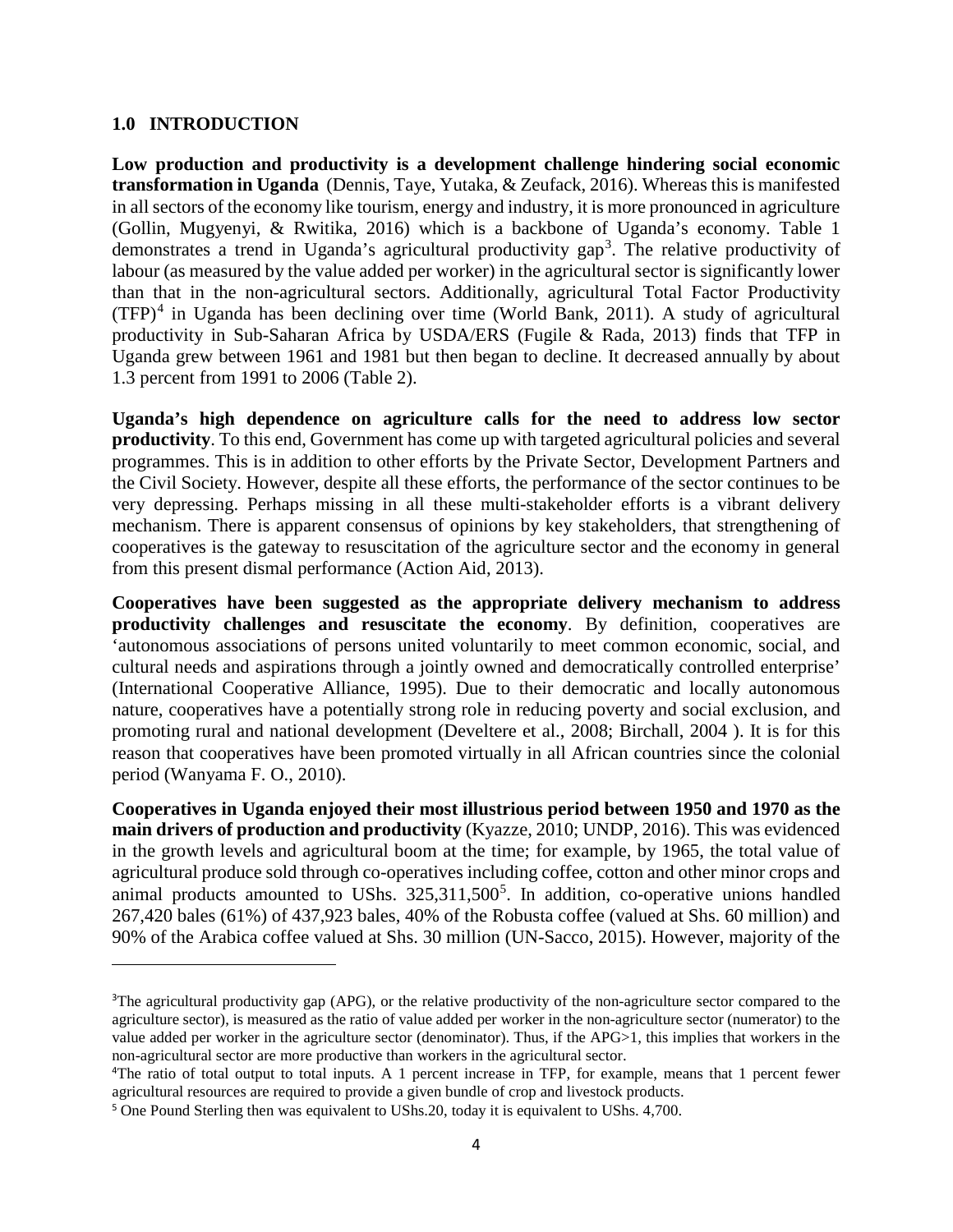cooperatives collapsed in the aftermath of this period. Those that survived operated amidst challenges. The major reasons for most of the cooperatives' collapse include poor cooperative leadership and management, political factors and partly the competition from middlemen, which cooperatives were not able to handle after liberalization (Kwapong, Korugyendo, & Illukor, 2013); (UNDP, 2016). Most of the cooperatives are still facing these challenges to date.

**There is a strong Government commitment to use cooperatives to enhance production and productivity** (National Planning Authority, 2015; Kwapong, Korugyendo, & Illukor, 2013). The Second National Development Plan (NDPII) recognizes the need to revamp the cooperative enterprises given their role in empowering members. This cooperatives' empowerment to members is illustrated through access to economic and social services like financial services, delivery of inputs to farmers, access to markets, enhancing small scale producers' bargaining power, imparting skills for better production and marketing services. Further, Government has encouraged the organization of the population into cooperatives so as to reap from the economies of scale at both the production and marketing levels. Currently, there are 16,408 registered cooperatives in the country and 1,014 of these were registered in 2015 alone (MTIC, 2016). Majority of these cooperatives are SACCOs and agricultural marketing cooperative societies. In addition, Government through the One Village One Product (OVOP) Programme has provided equipment to over 40 cooperative societies in 18 districts and trained them in business studies and value addition (MTIC, 2016). This is on top of helping cooperatives access international export markets like the fair-trade market and providing financing facility through the Micro-Finance Support Centre at below market rates of 9 percent and 13 percent for commercial and agricultural loans respectively (MTIC, 2016). Also, the Uganda Warehouse Receipt System Authority was instituted to help in agricultural storage while Uganda Development Corporation has played an instrumental role in forming 53 fruit Growers cooperatives in the Teso region (MTIC, 2016).

**Despite recognizing cooperatives as the appropriate delivery mechanism to address productivity challenges and resuscitate the economy for socio economic transformation in Uganda, the debate on how this should be achieved is weak and haphazard**. Indeed, despite all the efforts undertaken by the Government of Uganda, private players, Civil Society and Development Partners, they have not yielded much to unlock the potential of the cooperative enterprises in fostering development and enhancing production and productivity. This is attributed to weaknesses along the necessary prerequisites for co-operatives to be vibrant namely: the culture of cooperation; the trust among cooperators; the legal, policy and regulatory framework for cooperatives; cooperatives' enabling institutions; prevailing socio-economic environment; and the political economy. Therefore, understanding and addressing these weaknesses in Uganda's unique context is critical for the much-needed revitalization of Uganda's cooperatives.

**In light of Uganda's unique historical, political, socio and economic realities; defining a framework that addresses the cooperative sector challenges in this context, is required to underpin their success.** This paper understudies the cooperatives sector in Uganda to propose how effectively it can be sustainably strengthened so as to drive Uganda's economic transformation.

The rest of the paper is organized as follows: section two draws lessons from national experiences both from the historical perspective and selected case studies; Section three reviews the existing legal and institutional framework governing cooperatives and identifies gaps. Section four provides international cooperative experiences and best practices. Section five proposes a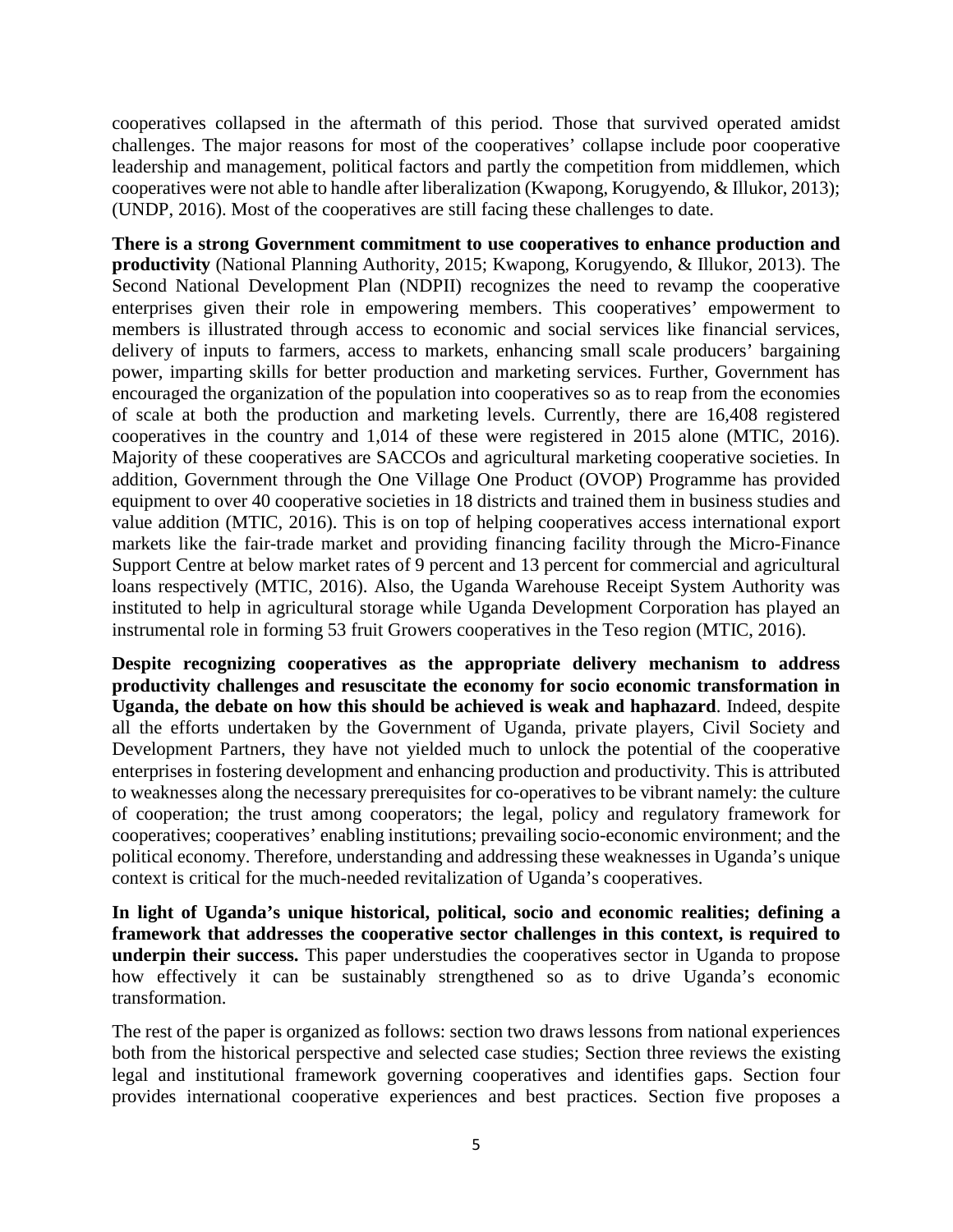framework under which cooperatives can be revitalized, sustained, and enabled to grow under a liberalized environment. And lastly, section six concludes.

## **2.0 Methodology and Data**

## <span id="page-5-0"></span>**2.1 Conceptual Framework**

Mazzarol et al. (2011a) specify that cooperatives should be examined in three perspectives, that of the; member, cooperative as a business entity and wider systems. This framework seeks to address the co-operative at the macro-environment or "systems" level and to capture the two-way relationship between the co-operative and its socio-economic environment. The framework also considers the three primary objectives for cooperatives, as the need to build: identity; social capital; and sustainability. Additionally, vibrant cooperatives are based on aspects of; purpose, profit formula, key processes and key resources for a vibrant cooperative system (Mazzarol et al., 2011b; Osterwalder et al., 2005; Teece, 2010).

The conceptual framework presented by Mazzarol et al. (201l) entails aspects of the five major key themes which are discussed in details in this paper. For example, aspects of the internal organization and governance help in building member identity and commitment through; service quality, member satisfaction, perceived value, member loyalty, member identity, membership commitment. Additionally, it involves other aspects of building sustainability and a resilience architecture. This is done through adaptability and transience; building effective cooperative lifecycles and solving generic problems among others.

A successful cooperative system also requires an efficient socio-economic environment; this is achieved through building social capital and economic capital. Economic capital involves creation of jobs, wealth and the acquisition of assets whereas social capital involves elements of trust, reciprocity and networking. A good socio-economic environment also helps cooperatives to build a strong industrial or business structure by becoming competitive, developing both buyer power and supplier power and eliminating threats for entry and substitution.

A developed institutional framework is necessary for cooperatives to be vibrant; this is exemplified in aspects of: an efficient Government's role; vibrant financial services; efficient auditing services; up to date cooperative education; and cooperative marketing among others. Efficient institutions are needed to strengthen the management and institutional capacity of cooperatives especially in regards to maintaining the cooperatives code of conduct, dispute resolution, protection of member's savings, and provision of education.

An appropriate policy, legal and regulatory framework provides an enabling environment for cooperatives to operate and thrive. This should be witnessed in favourable cooperative laws; favourable economic policies; favourable social policies; favourable market interventions; tax laws and competition laws among others. Relatedly, a country's political environment is critical in the success of a country's cooperative system. A cooperative system will be vibrant if aspects of political control or cooperative are handled well. Additionally, the economy must be peaceful and safe for these cooperative activities.

ICA (2013) and (Sumelius et al., 2013) conceptualize cooperatives as an identity which can only be successful if aspects of: legal framework, capital, participation and sustainability are solved.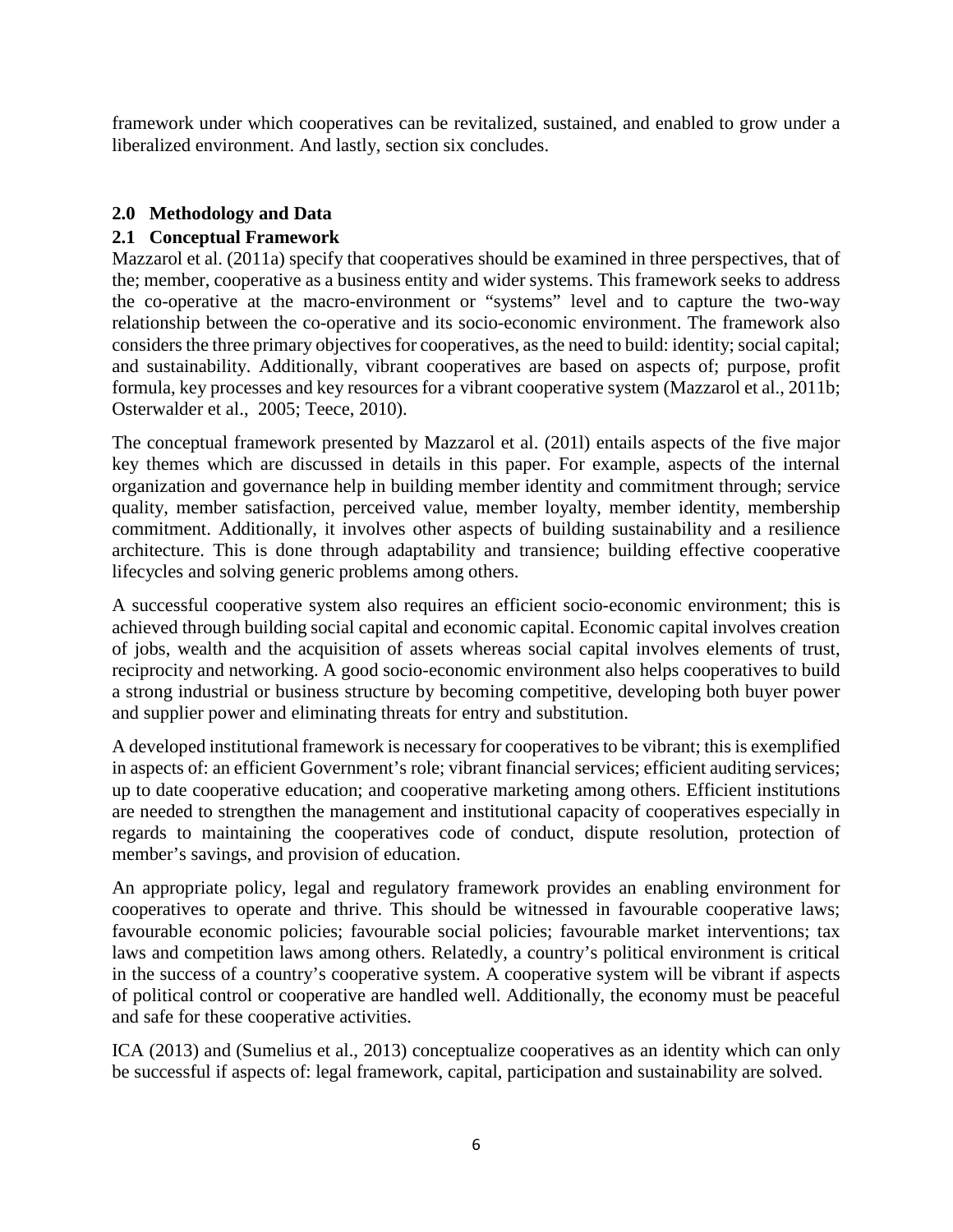The current study synthesizes the literature to create the best/feasible conceptual framework for the revitalization of Uganda's cooperative system. It is based on five key aspects which include: socio economic environment; political economy; internal organization and governance; legal and legislative framework and enabling institutions.





#### **Source: Authors' articulation**

*(Coloured arrows show the direction of influence whereas the dotted lines imply coordination and feedback aspects within the framework)* 

At the member level, cooperative members are motivated to support the cooperative for different reasons. Fairbairn (1994) pointed out that the way investment returns and profits are distributed within a cooperative has significant strategic implications. The cooperative enterprise level focuses on how the cooperative business model values its members. Ultimately, the system level of the conceptual framework consists of six elements; four of which are inputs and two of which are outputs. The four inputs relate to the: need for social cooperation in the country; role of Government; structure of industry in which cooperatives operate; and effects of nature. The two inputs relate to both the economic and social capital.

The cooperative business model values its members economically if either it offers economic terms already in the market or it betters what the market offers. Therefore, if the market offers a market price  $(Pm)$  the cooperative should offer a markup  $(Pc)$ . This can be represented as follows;

$$
Coop = f(Pm, Pc)
$$
 (1)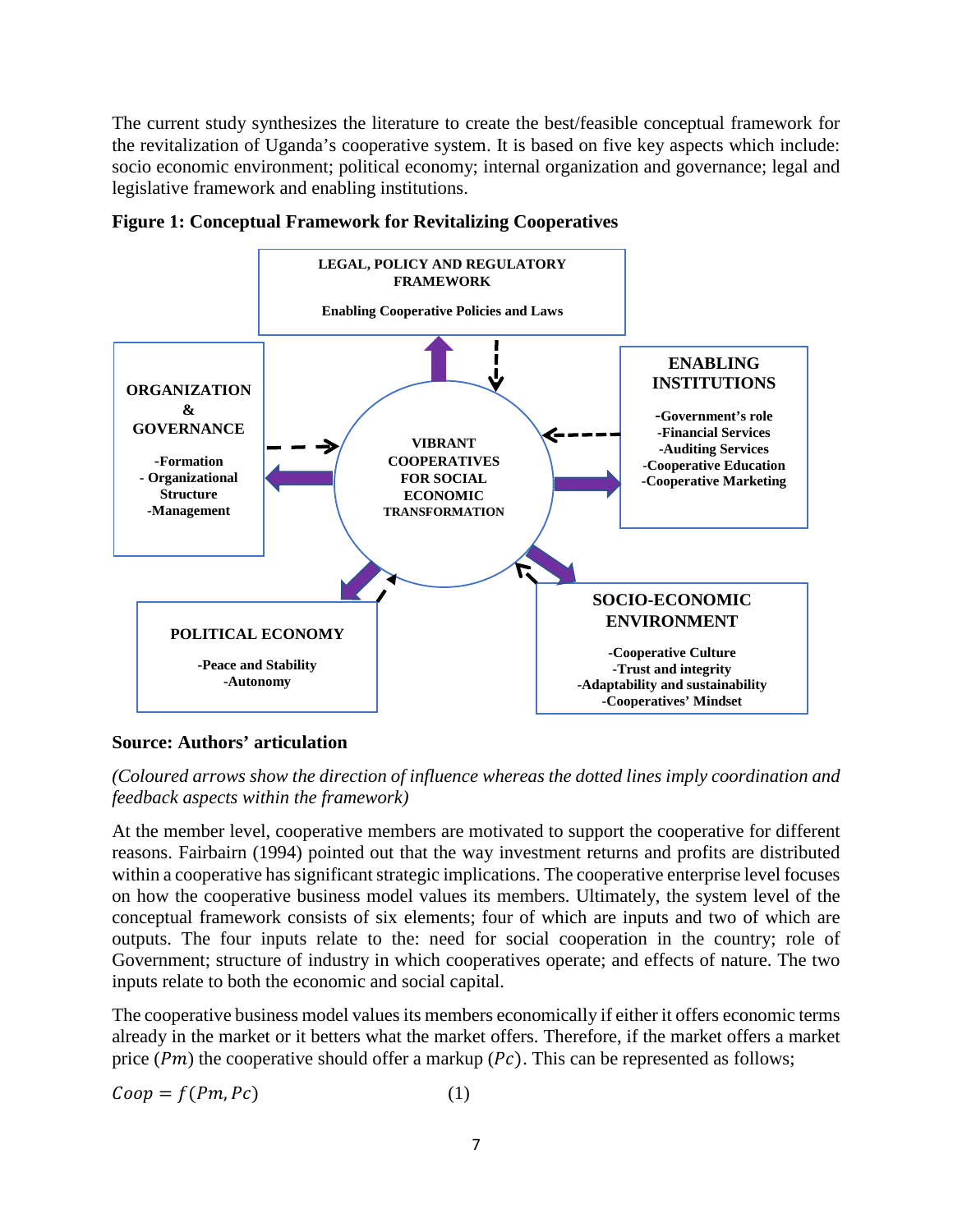Where *Coop* is cooperative economic viability to members.

For cooperatives to remain economically viable to its members, the markup (Pc) must be nonnegative (it must either be zero or above). This is represented as follows:

$$
Pc \ge 0 \tag{2}
$$

For this condition to hold, cooperatives must offer farm gate prices plus benefits accruing from value addition across the entire value chain. Therefore:

$$
Pc = \sum_{i=1}^{n} BV_i
$$
 (3)

Where  $BV$  are benefits from the value chains of production. The higher the levels of the value chain, the greater the benefits. Substituting equations (3) into (1) yields the following cooperative economic viability model:

$$
Coop = Pm + \sum_{i=1}^{n} BV_i
$$
\n<sup>(4)</sup>

Where variables are as already defined.

#### **2.2 Data and Methods**

In achieving the objectives of the paper, the study adopted a qualitative approach, focusing on understanding the environment necessary for cooperatives to thrive. Specifically, the study used the following methodologies i.e.:

- a. Literature survey of published and unpublished material on cooperatives was done so as to get a clear understanding of cooperatives. Specifically, the analysis included trends of the cooperatives movement in the country during the pre-colonial period, through the colonial era, early post-independence period and the current era of economic liberalism. Additionally; the existing legal, policy and institutional frameworks; and international experiences was explored. Insights into the potential of cooperatives to help achieve social economic transformation were made thereafter.
- b. In-depth interviews of experts with specialized background and extensive knowledge and understanding of cooperatives in Uganda, including policy makers and members of cooperatives is undertaken. This included the Minister of State for Cooperatives, The Registrar of Cooperatives and the staff of Department of Cooperatives at the Ministry of Trade, Industry and Cooperatives (MTIC); Bank of Uganda Officials specifically on Agricultural Credit Finance (ACF); and NPA's internal capacity among others.
- c. Field study and administration of survey questionnaires to capture some of the necessary quantitative aspects that may not be acquired through the FGDs. The survey sample involved cooperatives from different regions of the country i.e., Northern, Central, Eastern, Southern and South Western. This was done to capture for regional specific differences. Additionally, the sample involved both long standing (traditional) and recent (new) cooperatives to capture for the different dynamics between the two categories of cooperatives. The sample also included success cooperative stories and failures to learn from both experiences of success and failure. Different types of cooperatives were also involved in the sample; these involved agricultural cooperatives, multipurpose cooperatives and financial cooperatives among others.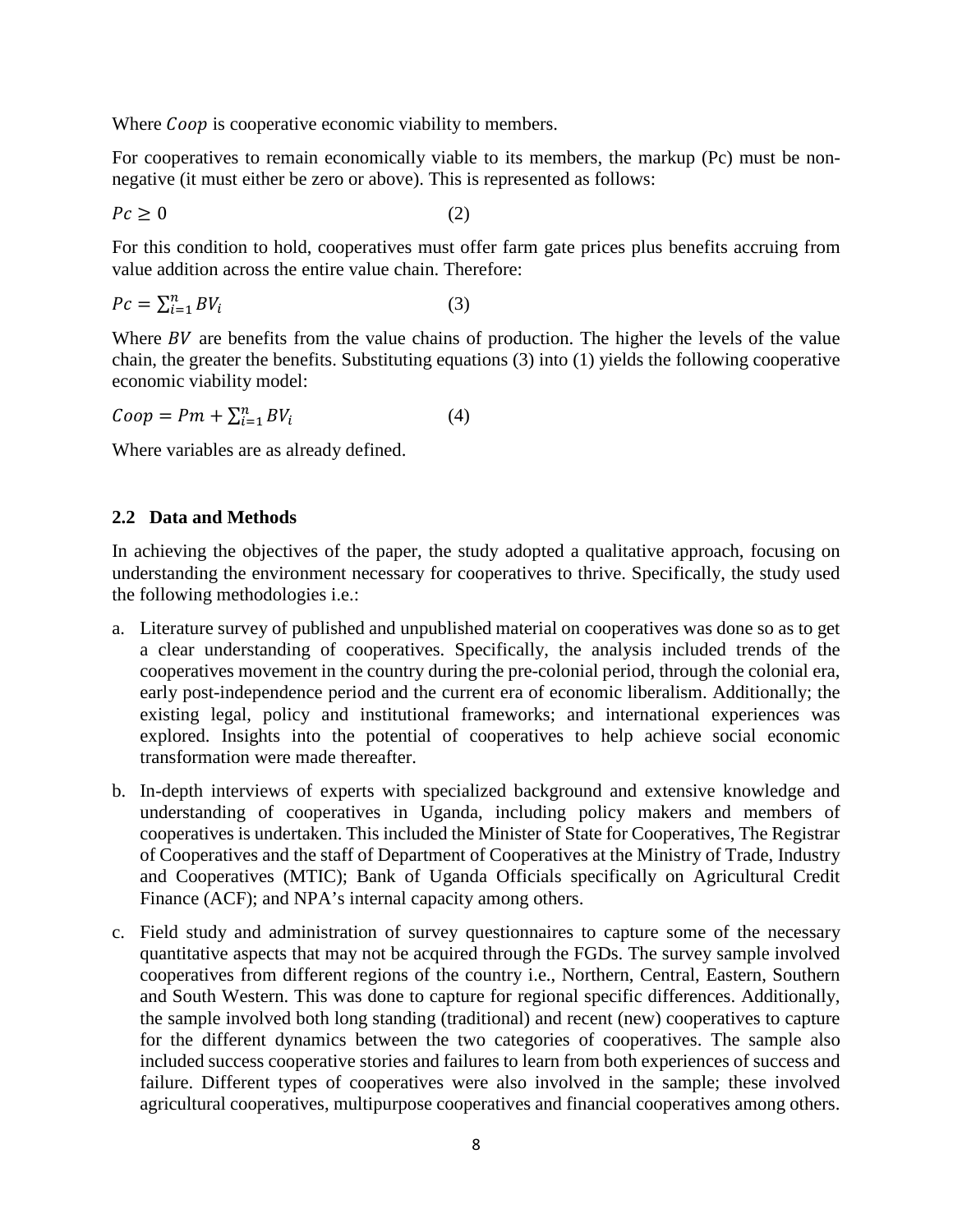Case studies from specific cooperatives were also done on: Bugisu Cooperative Union, Gumutindo Cooperative Union, Banyankole Kweterana Cooperative Union, Nyakatonzi Cooperative Union-Kasese, Kayunga ACE, Amuka cooperative Union-Lira; Acalt SACCO-Lira; Agweng Farmers' Cooperative-Lira; Arapai Fruit Growers- Soroti; Katine Joint Farmers' Cooperative -Soroti; Kamuda Fruit Growers – Soroti; Busiu SACCO-Mbale; Epicenter Rural Financial Facility- Bungokho, Mbale; Wamala Cooperative Union-Mityana; and Masaka Cooperative Union.. The case study methodology was chosen because it offers a suitable opportunity for explaining cooperative dynamics in depth in an environment where there is limited established theory.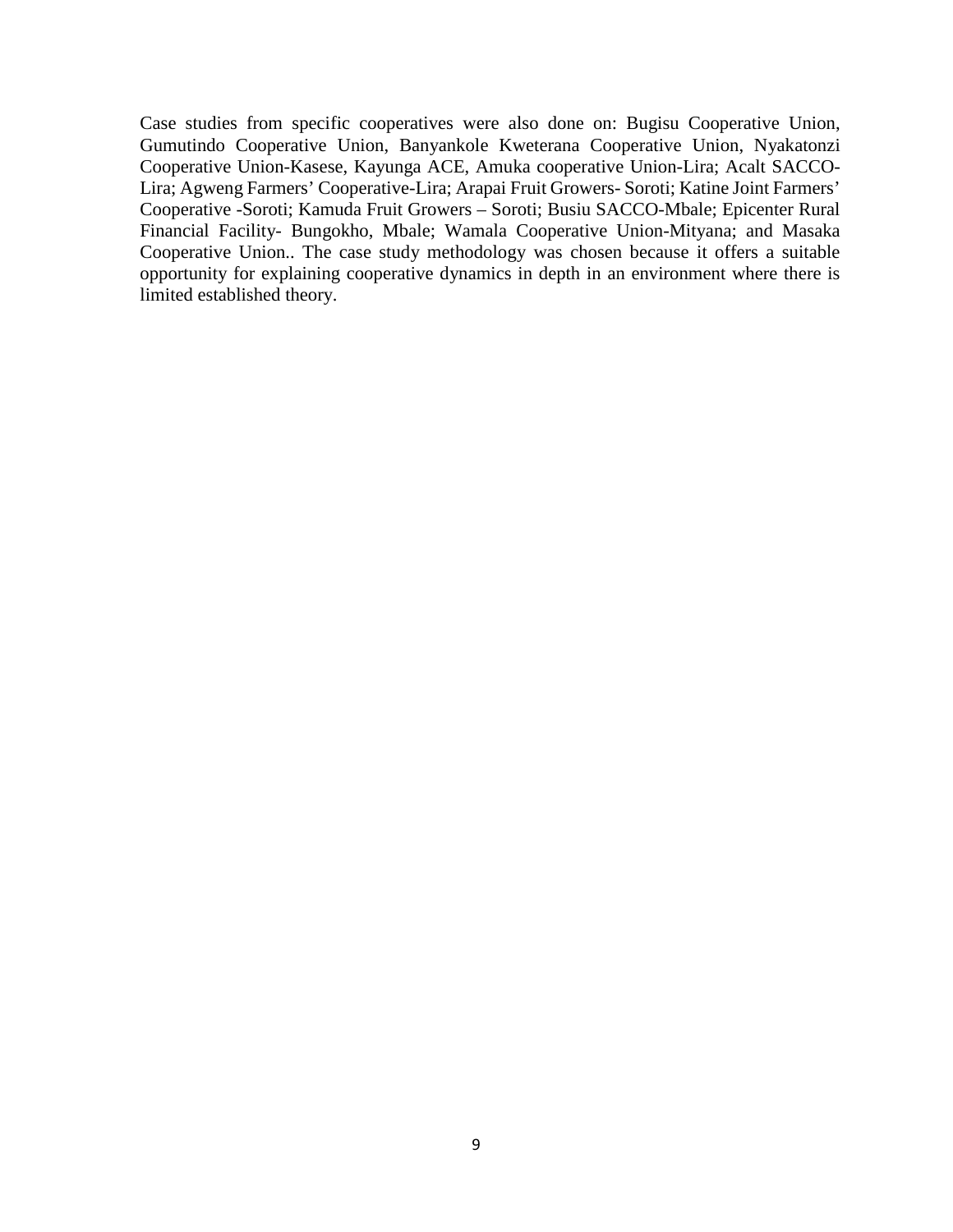#### <span id="page-9-0"></span>**3.0 LESSONS FROM NATIONAL EXPERIENCES**

## <span id="page-9-1"></span>**3.1 HISTORICAL PERSPECTIVE**

#### <span id="page-9-2"></span>**3.1.1 Pre-Liberalization Phase**

**The first cooperatives in Uganda were created to curb market exploitation of producers by middlemen.** In the 1910's, the distribution of economic roles along the value-chain by the colonial government was race-based as indigenous farmers were restricted to the low earning cultivation (UNDP, 2016; ActionAid, 2013). Cooperating was the surest way that indigenous farmers could rally against the restrictions, obtain economies of scale, increase their bargaining power. As a result, the first cooperative society, "Kinakulya Cooperative Society", was established in 1913 and many others followed thereafter (Kabuga and Kitandwe, 1995). Even then, the early cooperatives operated informally as they were denied recognition and legal status by the colonial government. Initial efforts to legalize and formalize cooperatives were met with limited response by cooperators for fear of Government control (UNDP, 2016; ActionAid et al, 2013; Kwapong et al, 2013; Mamdani, 1976).

**The autonomy given to cooperatives by the 1952 Cooperatives Societies Act unlocked their productivity. However, this autonomy was reduced by the 1963 post-independence Cooperatives Societies Act. Nonetheless cooperatives continued to thrive as they benefited from the Government public goods.** Between 1952 and 1962, there was a 100 percent registration of cooperatives, membership increased eight-fold to 252,378 and the yield of crops increased six-fold (UNDP, 2016). In addition, cooperatives were given permission to operate cotton ginneries and coffee curing plants while at the same time receiving financial backing from government (Kabuga and Batarinyebwa, 1995). The 1963 Cooperative Societies Act reduced cooperative autonomy which worsened misuse of cooperative finances. Despite this, cooperatives continued to flourish stimulated majorly by heavy government support through direct assistance and subsidized services (UCA, 2012b). The government created Bukalasa Cooperative College in 1963 and later the Kigumba Cooperative College in 1964 to provide educational services for cooperatives. Additionally, the Cooperative Development Bank was created in 1964 to mobilize cooperative savings and generate savings for cooperative development (UCA, 2012b). As a result, agricultural productivity rose (Figure 2).



**Figure 2: Cooperatives and agricultural productivity growth in Uganda between 1962 and 1970** 

Source: World Bank Data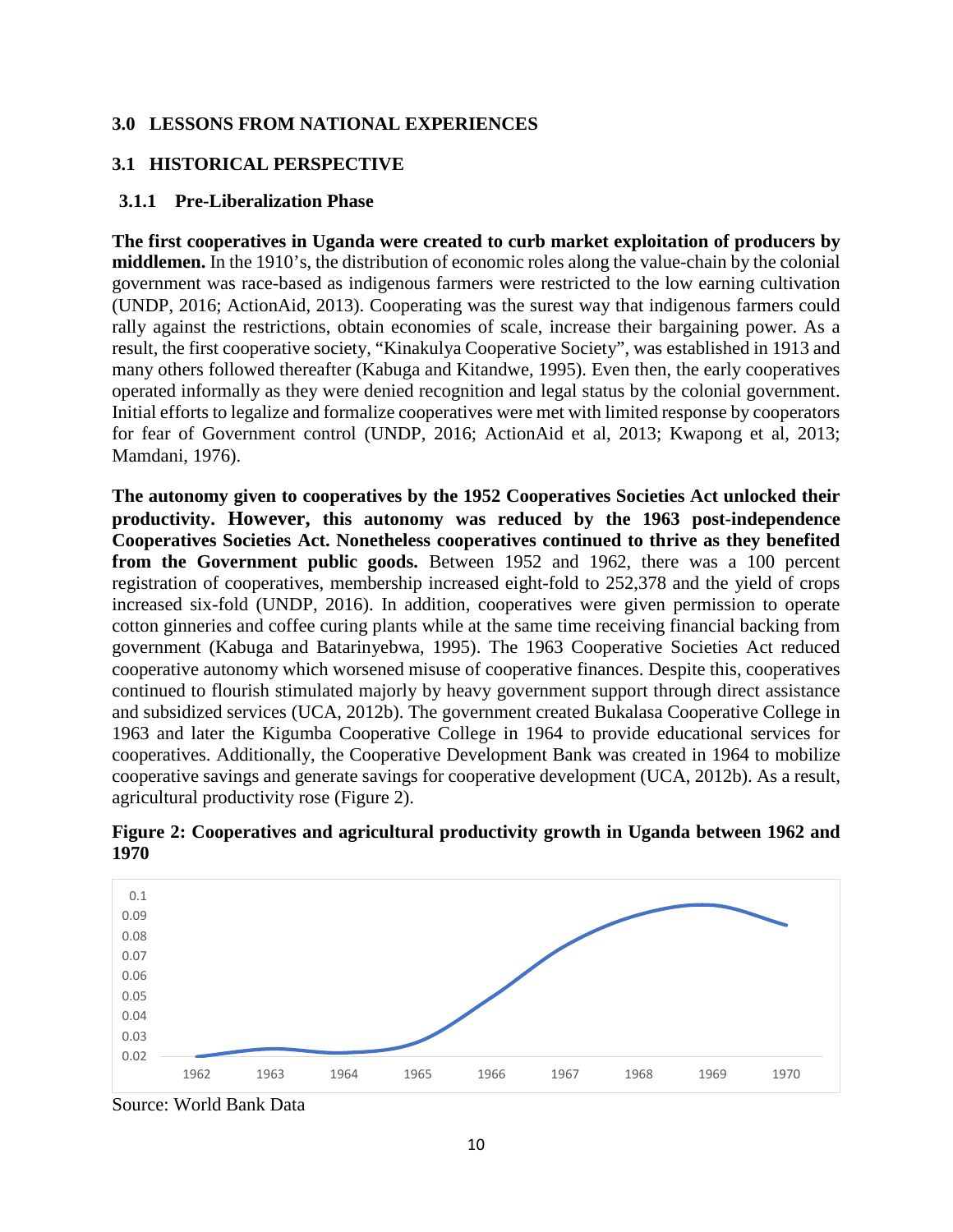**Marketing Boards were created with an aim of bulking trade and collecting foreign exchange on behalf of Government, however they monopolized trade leading to the weakening of cooperative's performance.** A number of Marketing Boards for critical products like cotton, coffee, diary and produce among others were created and played a critical role of stabilizing prices and improving incomes of farmers. However, these Boards were mismanaged by civil servants leading to a decline in agricultural marketing and productivity (Mrema & Ndikumana, 2013). With the enactment of the Cooperatives Act of 1970 in an attempt to address mismanagement, corruption, embezzlement and the political economy at the time, all the remaining autonomy of cooperatives was lost, further dampening their productivity. This decline is illustrated in Figure 3[6](#page-10-1) .



**Figure 3: Uganda's Agricultural Productivity Changes between 1970 and 2015**

Source: World Bank data

**Political instability and war in the early 1980's directly and/or indirectly dampened Cooperatives' activities.** The then Government administration attempted to revive cooperatives using them as instruments of rural development but was overcome by excessive government involvement and political instability. However, the guerilla war interrupted cooperative activities and destroyed a lot of property and lives especially since it took place in cooperative movement strongholds. Notable among the cooperatives that were directly affected include; Masaka Cooperative Union, Banyankole Kweterana, West Mengo, East Mengo and BCU among others (UCA, 2012b). Indirectly, political instability led to looting and vandalism of the productive assets, which dampened the opportunities for effective operation of cooperative. To date, some cooperatives are still grappling with war debts.

#### <span id="page-10-0"></span>**3.1.2 Liberalization Phase**

**With economic liberalization, Government divested its interest in cooperatives, withdrew direct support to cooperatives and abolished the monopoly along the commodity value chains.** However, cooperatives were not prepared to survive in a liberalized and competitive market. **The immediate effect of liberalization was the collapse of many cooperatives mainly because they were not prepared to stand on their own.** The timing of liberalization was not

<span id="page-10-1"></span><sup>&</sup>lt;sup>6</sup> With the introduction of Marketing Boards, the momentum of agricultural productivity was slowed. Productivity continued to increase though at a decreasing rate. This was partly in response to the transmission effect of the introduction of the Marketing Boards.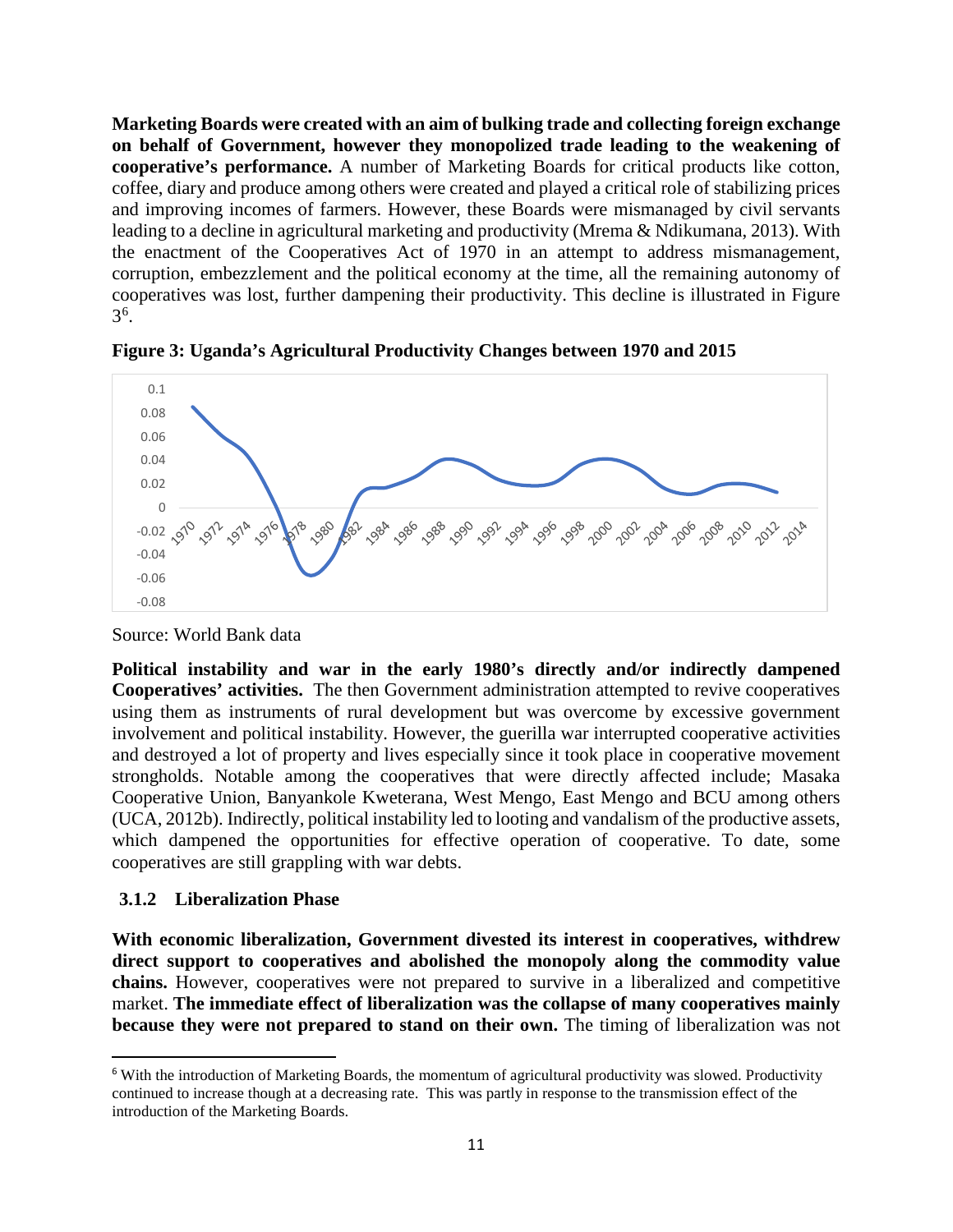conducive for them to survive in this environment given the adverse effects suffered during the war and the unstable economic environment at the time. On the background of heavy indebtedness, severe weaknesses in entrepreneurship, management and commitment in leadership, cooperatives would not compete with new investors with superior organizational and managerial capabilities, with access to cheaper capital and better technologies to obtain produce from farmers for marketing (Nannyonjo, 2013). Amidst challenges, some cooperatives survived because of internal strength which enabled them to adapt to the new macro-economic environment.

**Liberalization led to proliferation of a diversity of cooperatives largely away from agricultural production to service and consumption, among others. In particular, SACCOs have become more prominent to largely fill the financing vacuum created by the collapse of the credit facilities which were embedded in the cooperative network.** Currently, there are 16,408 registered cooperatives in the country. Majority of these cooperatives are SACCOs and agricultural marketing cooperative societies. Apart from these, there are cooperatives in almost every sector of the economy ranging across: energy, transport, market based, health, dairy, apiculture, housing, fishing, services, workers, handcrafts and multipurpose among others. For instance, there are; 17 energy cooperatives, 232 Drivers cooperatives, 88 "Boda Boda" based cooperatives, 105 market based cooperatives, 5 health cooperatives and 241 dairy cooperatives (MoTIC, 2016).

**To overcome the effects of liberalization, a new organizational structure of cooperatives, parallel to the traditional setup, has evolved creating a leadership gap within the cooperative movement.** Traditionally, cooperatives were organized in a hierarchal order with farmers at the lowest tier and the marketing boards at the highest tier (Kwapong and Korugyendo, 2010). The new and old structures are not any different. The new parallel organizational structure operates through Rural Primary Organisations (RPOs) and Area Cooperative Entreprises (ACEs). Further, the old one is more organic whereas the new one is more of a top-down and is majorly driven by development partner financing.

## <span id="page-11-0"></span>**3.2 LESSONS FROM SELECTED NATIONAL CASE STUDIES**

**This section summarizes lessons learned from national experiences of selected cooperatives that survived and/or collapsed following the political instability, war and liberalization.** These experiences were obtained from literature reviews (Kwapong, et al, 2013 and BTC, 2010), field studies and interviews. The study focused on identifying the underlying factors that resulted in the survival and/or collapse of the selected cooperatives. It also examined how cooperatives reorganized themselves to adapt to liberalization. The selected cooperatives studied include: Bugisu Cooperative Union, Gumutindo Cooperative Union, Banyankole Kweterana Cooperative Union, Nyakatonzi Cooperative Union-Kasese, Kayunga ACE, Amuka cooperative Union-Lira; Acalt SACCO-Lira; Agweng Farmers' Cooperative-Lira; Arapai Fruit Growers- Soroti; Katine Joint Farmers' Cooperative -Soroti; Kamuda Fruit Growers – Soroti; Busiu SACCO-Mbale; Epicenter Rural Financial Facility- Bungokho, Mbale; Wamala Cooperative Union-Mityana; and Masaka Cooperative Union.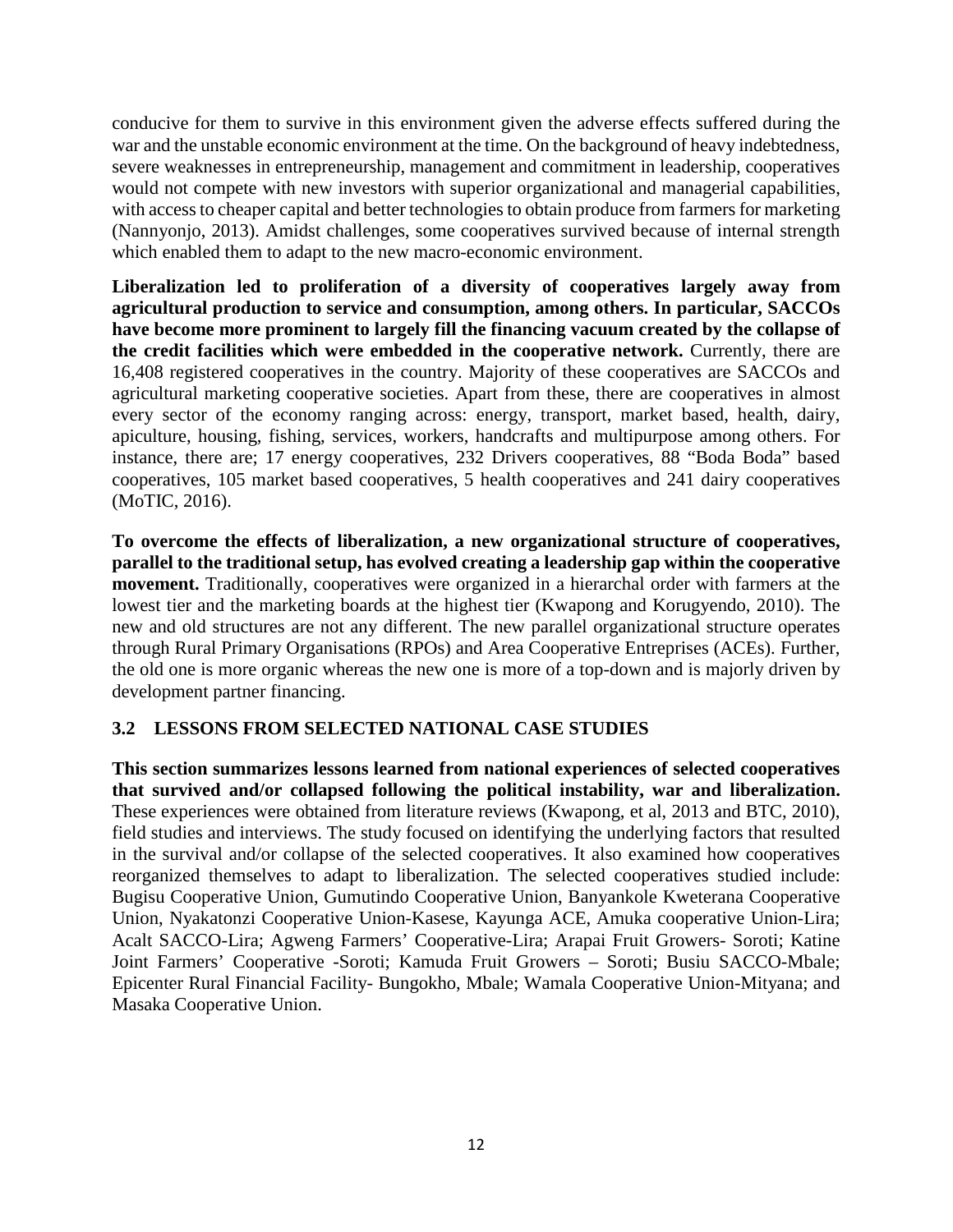**Formation of cooperatives should not be incentivized by handouts from the government or development partners but rather the deep-rooted interests of members to solve their common problems. Most of the traditional Cooperatives that developed through the desire to address a common need were able to create sufficient social capital that is needed for them to survive.** For example, besides controlling prices and elimination of middlemen in coffee trading, the Banyankole Kweterana Cooperative Union (BKCU), which was founded in 1956 by the coffee farmers, built sufficient social capital by maximizing the wellbeing of members through provision of farm inputs to the farmers, training, and employment opportunities. To this end, when it halted its operations in 1999, its members initiated talks with Government in 2003 to pay its war debt, of which Ushs.4 Billion (approx. US\$ 1.5 million). The Union used this money to buy back the processing plant at Kakoba at Ugshs. 950 million (approx. US\$ 348,000) and paid off loan debts of Ushs. 2.5 billion (Approx. US\$ 915,000). An additional Ushs. 5 billion (approx. US\$ 1.83 million) was also paid to the Union in 2009 which was used as working capital to buy coffee from the farmers.

The loyalty and commitment of members of Bugisu Cooperative Union (BCU) also contributed to its survival as its senior members lobbied for government support of the union and protested the selling of union assets. Many members continued to sell through the union and made coffee donations to the union to enable it to raise funds. Such commitment and patronage of the union enabled the cooperative to continue existing even though faced with a number of challenges (Kwapong, et al, 2013).

**However, cooperatives that were formed through external influence have had sustainability challenges.** Development Partners and Civil Society, most notably, USAID, KULIKA, TechnoServe, FAO, PROLIFERA, AMREF, Guardian Newspaper UK, the Hunger Project, Food Trade Uganda, The East Africa Grain Council and Farm Africa, through UCA have achieved a lot in terms providing financing for capacity building for cooperatives. This has enabled setting up of many cooperatives during the liberalization period. However, the sustainability of these cooperatives has been a challenge particularly after the support is withdrawn. A case in point is Kayunga Area Cooperative Enterprise (KACE), which was formed under the new cooperative organizational structure with support of development partners, is struggling to survive. UCA organized members of primary cooperative societies in Kayunga and parish farmer associations under the Uganda Farmers Federation to form Rural Producer Organizations (RPOs) which are affiliated to KACE. This was supported by a development partner financing under UCA for sensitizing the young people on how best to develop through cooperatives. Farmer groups were trained and after graduation; they were supported to register as cooperative societies. However, when the support from UCA stopped, the farmers lost interest.

**Additionally, cooperatives that are production based are bound to succeed more than cooperatives that play an intermediation role.** The loan repayment rate for most SACCOs is low majorly because they do not have productive units from which these loans can be repaid. A "true" cooperative should have a financial arm and this could make it easy for them to retrieve the loan since they know the portfolio of their members. Cooperators therefore advised that the cooperative movement can become very successful if a productive aspect is integrated with SACCOs OR traditional cooperatives are enhanced with finance to enrich their productive activities.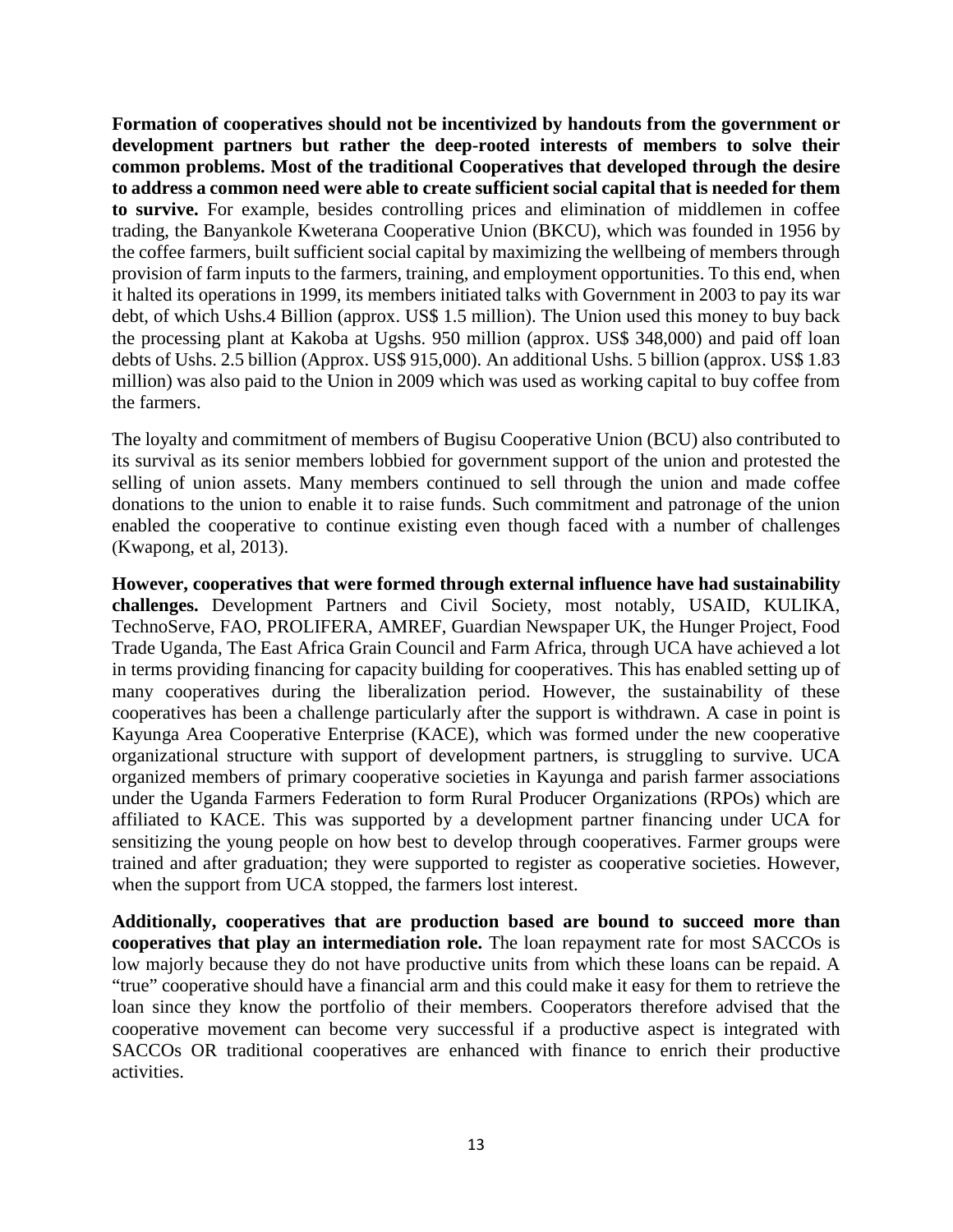**Organizational values and good leadership are critical for survival of cooperative enterprises. Cooperative societies that survived the 1970 – 1980s' political and economic unrest, and the 1990s' liberalization challenges did so because of robust internal institutional mechanisms that guaranteed transparency and accountability of the cooperative society leadership.** This prohibited the leadership from developing discretionary power which leads to exploitative behaviour and thus financial mismanagement that befell many failed cooperatives. For many cooperatives, the leadership was reserved for the elders who perpetuated a 'Big Men' culture instead of competencies (Kiranda, 2017).

In this case, BCU survived because its leadership was based on individual competencies rather than seniority. As a result, its dynamic and visionary leadership appropriately invested in assets like land, schools, buildings and processing plants among others during the good times which later bailed out the union in times of crisis. Following liberalization, which led to withdrawal of direct financial support from government, the innovative leadership of BCU sought partnerships with private investors and Development Partners through which they were able to raise funds to pay for the produce from the farmers and thereby compete with private traders (Kwapong et al., 2013). In the case of Nyakatonzi Cooperative Union in Kasese, its strong management team came up with strategies to adapt to the changing market environment during liberalization by looking for markets and financial support for the union. With no direct Government financial support amidst heavy indebtedness; they hired a competent, innovative manager who advised them to retain their processing plant and improve its efficiency, instead of selling it off as was the trend, in order to repay their debts.

**The quality of produce suffered as liberalization was not accompanied by an appropriate regulatory and enforcement framework for quality control and standards.** There was no mechanism to regulate the market, not even to license the traders, most of whom were more interested in quantity than quality. The argument in support of liberalization was a free market guided by the forces of demand and supply. However, the ground was never quite level for all the players in the produce market. Whereas the cooperatives had a collective responsibility to maintain the quality of their produce, the private traders were more interested in quantity and quick money than quality (Kiranda, 2017). Consequently, Uganda's reputation in the international market was damaged by exporting poor quality produce, more especially coffee. Much as these private traders were considered to be better than the cooperatives, most of them closed up shop (Okello & Ahikire, 2013).

**Cooperative finance is central to survival of Cooperatives. The closure of Cooperative Bank left a deep gap in accessing cooperative financing which severely affected the cooperatives.** The cooperative bank used to provide cooperative financing at affordable rates. As such many cooperatives acquired financing from the Bank. However, with the effect of war and economic unrest, most of the cooperatives lost their ability to service and repay their loans. This weakened the Cooperative Bank and partly led to its closure. With the closure of the Cooperative Bank, affordable cooperative financing was lost, leaving cooperatives with expensive commercial financing ranging as high as 40 percent at the time. This adversely affected the cooperative activities as they could not compete with the private traders. For example, BKCU had acquired loans to the tune of Ushs2.6 billion from the Bank using coffee as collateral. However, with the coffee lost during the war, it lost the collateral that could have been used to acquire finance necessary in running the union activities and faced challenges paying back the loan. Stanbic Bank,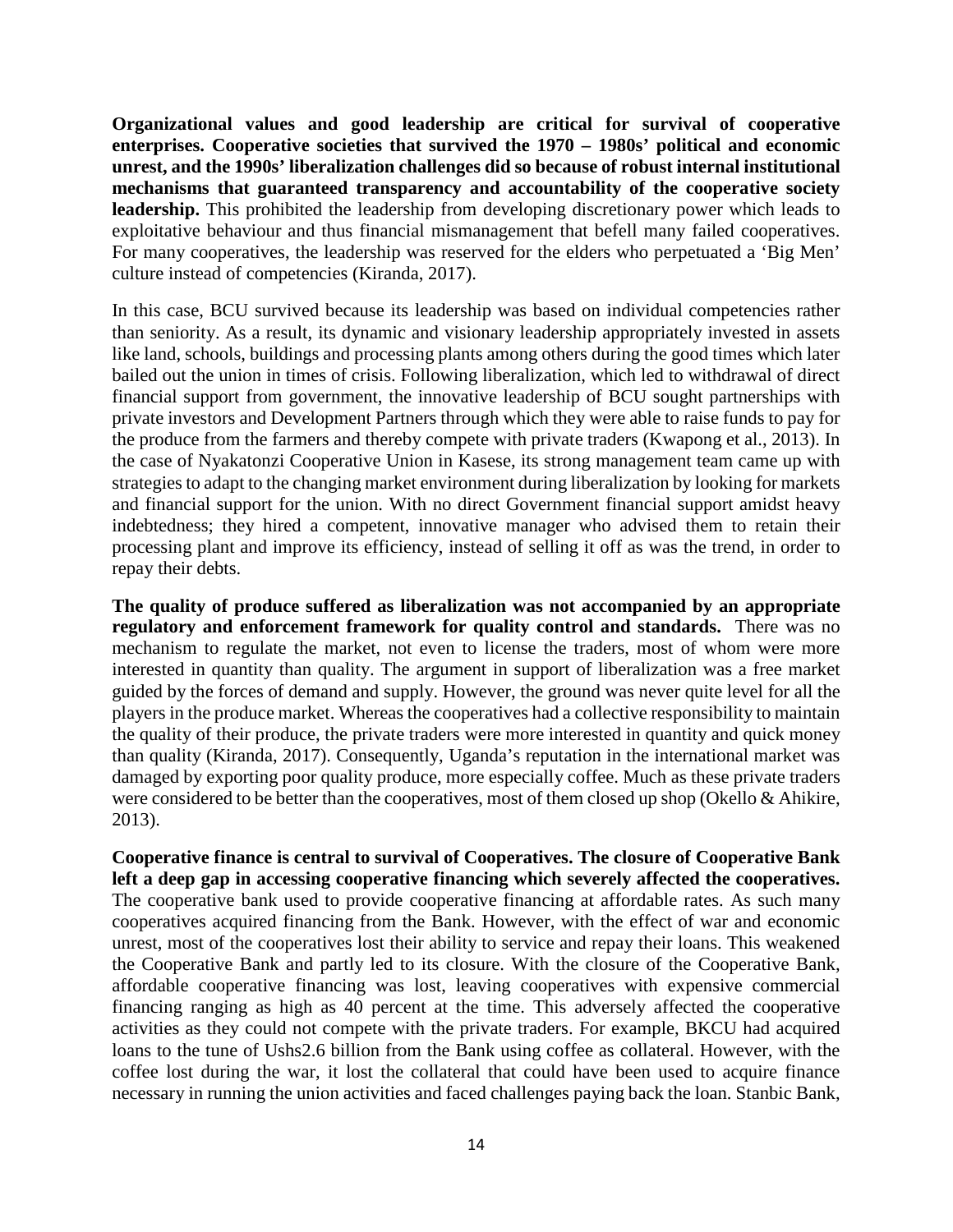which took over its loan after the closure of the Cooperative Bank was not based on the cooperative financing principle, consequently the union had to sell off its assets to clear the outstanding loan at higher interest rates. Also, Bwetyaba Cooperative Society in Kayunga which had acquired a 6 million loan, had to sell its assets to pay UShs24 million to Stanbic Bank in 2003 due to interest.

**Alternative sources of affordable financing have been vital to the survival of cooperatives after the closure of the Cooperative Bank.** Due to the high cost of capital in Uganda, several cooperatives have been able to innovatively acquire relatively cheap credit from foreign financial institutions with flexible terms in order to survive. For example: Nyakatonzi Cooperative Union cooperative financing from Rabo Bank in the Netherlands at interest rates of 8 percent without collateral; BKCU accesses cheap finance from Shared Finance, a UK cooperative union, through the Cooperative Bank of Kenya at an interest of 8 percent without collateral but using a tripartite agreement between the lender, the cooperative and the buyer; and it also accesses financing from FESSO in France. BCU has benefited from HSBC Equator Bank of USA which has been providing financing at competitive rates which made it feasible to participate in export trade. Also, some cooperatives have been able to access pre-financing for their members through the fair-trade system.

Further, surviving cooperatives including; BKCU, BCU and Nyakatonzi Cooperative Union went into partnership with the traders and provided pre-financing to unions to acquire produce, which enabled them to have working capital to continue with their operations. BCU for example, traded some of its land (619 acres) with the government in exchange for this financial assistance to a tune of Ushs3 billion (US\$ 1.1 million). The Union also leveraged its diverse asset base to act as guarantee in securing loans; and around 2008, a campaign was started were farmers were urged to donate 1 kilogram of coffee to the Union so as to pay off its debts. Gumutindo Cooperative Union was involved in strategic partnerships with NGOs like TWIN based in the UK, BTC and Shared Interest which helped in financing its operations. However, all these financing options have been accessed creatively by the innovative cooperatives and a common financing mechanism specifically made for cooperatives is still lacking. Cooperatives that have failed to get external sources of cooperative financing have either collapsed or are struggling, for example, Masaka Cooperatives Union, Wamala Cooperative Union and Kayunga ACE.

**Government has attempted to bridge the cheap financing gap through the Uganda Micro-Finance Support Center (MFSC) and Agriculture Credit Facility (ACF). However, they have**  faced challenges. Whereas MFSC provides relatively cheap credit compared to commercial banks, the process of accessing credit is quite long and bureaucratic. For instance, despite previous loan history, on a new loan application they require one to go through the same process of filing identification documents, and yet these are submitted in earlier loan applications. This delays the process of acquiring a loan. This particularly affects the agrarian cooperatives as often credit is accessed after the elapse of the agricultural season. Consequently, without an alternative source, cooperatives end up not delivering to their customers as required. On the other hand; The Agricultural Credit Facility (ACF) was set up by the Government of Uganda (GoU) in2009 in partnership with other Participating Financial Institutions (PFIs) like; Commercial Banks, Uganda Development Bank Ltd (UDBL), Micro Deposit Taking Institutions (MDIs) and Credit Institutions. The Scheme aimed at facilitating the provision of medium and long-term financing to projects engaged in Agriculture and Agro processing, focusing mainly on commercialization and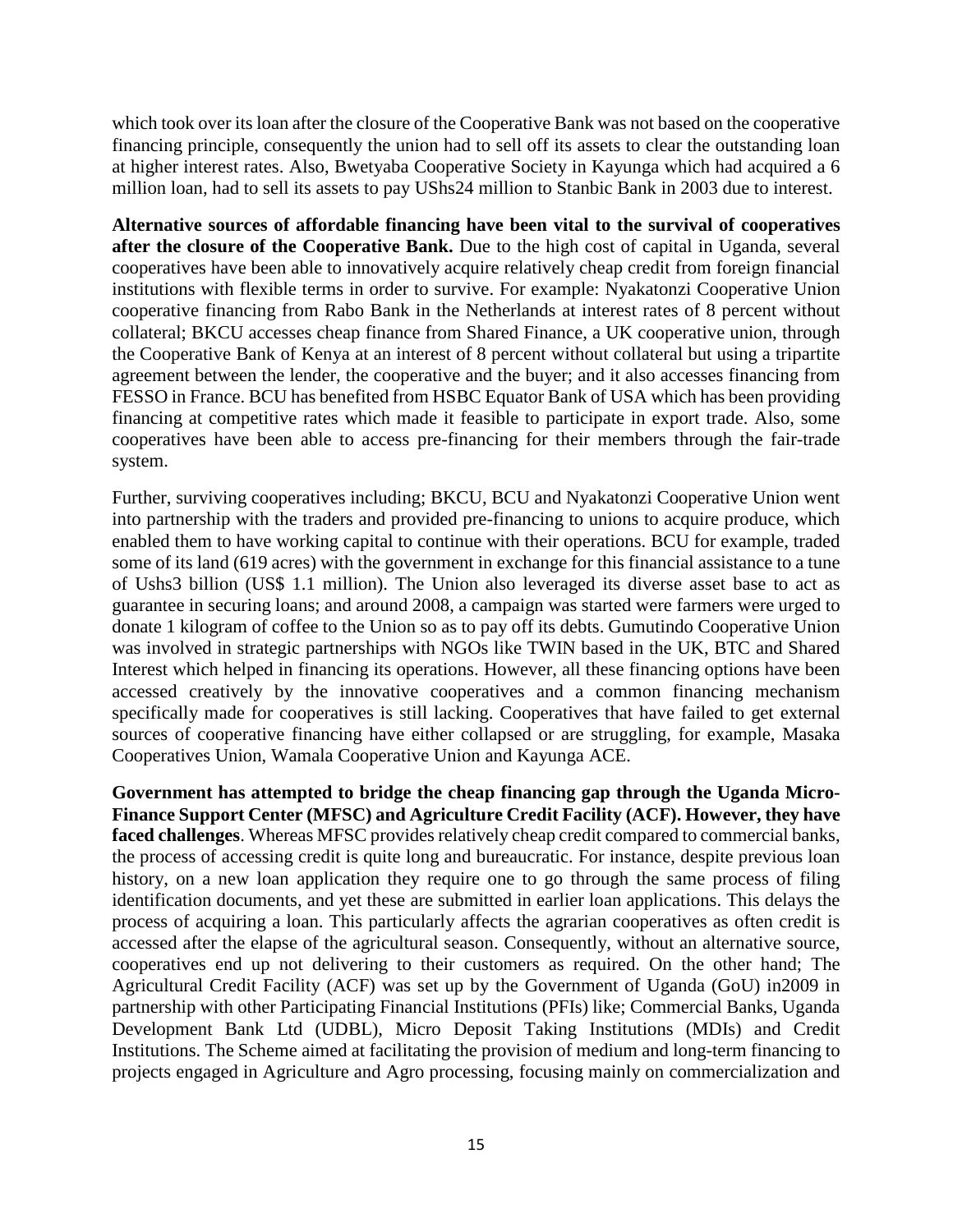value addition. However, the scheme requires upgraded or bankable farming projects to which most farmers or cooperatives don't subscribe.

In this regard, a Cooperative Bank would be useful not only in providing banking services, affordable credit to cooperators, and a mechanism through which the development partners channel their support, but also an avenue through which cooperators can leverage other external financing. Further, such an institution understands the principles upon which cooperatives operate and is therefore able to serve them better.

**State intervention should be limited to ensuring a strict adherence to the accountability framework as a safeguard from risks of abuse of cooperative autonomy.** The loss of autonomy by cooperatives to the state meant loss of democratic control of cooperatives by their members (Kiranda, 2017). For example, by the end of 1966 Bugisu Cooperative Union was subjected to government intervention. This greatly weakened the powers of the elected Board and Management Committee members. This was accompanied by a steep decline in both leaders and general membership involvement in Union activities and the intense competition for leadership positions was replaced by a dispirited apathy among members. Meetings were held less frequently than before. BCU evolved into an extension of the Government rather than an autonomous agency (Young, et. al, 1981).

**Cooperatives Were Used as Vehicles of Political Influence:** The post-independence leadership in Uganda had been part of the cooperative movement and had benefitted enormously from the cooperatives in their ascendance to power and thus sought to control and manipulate the cooperative movement (Kyazze, 2010 and Nuwagira, 1993)<sup>[7](#page-15-0)</sup>. The leadership of various cooperatives became de facto representatives of the ruling party with a lot of power to exercise discretion in the decisions of the cooperative administration. In the end, they undertook activities that were in direct contravention of the cooperative society laws (Kiranda, 2017). For example, sometimes loans were made to the members of Gondo Cotton Cooperative Society (GCCS) in the Teso sub-region in excess of the regulation value (Nash et al., 1976:88). There is need to manage the political economy governing cooperatives for them to survive.

**Government support in form of essential public goods is required for cooperatives to effectively drive production and productivity.** During the liberalization period, cooperatives lost the benefits of government support through direct assistance and subsidized services. In addition to financial support through the cooperative bank, other services included: affordable cooperative education services; auditing of cooperatives financial accounts; extension; research; and input supply, among others. For instance, the separate Ministry of Cooperatives and Marketing used to provide specialized services for the promotion and development of cooperatives up to the district level with a dedicated District Cooperative Officer. The District Cooperative Office used to offer cooperative education, training and auditing services, among others. The current set up does not give adequate attention to the specific needs of cooperatives., for instance, at the district level, the cooperative functions are fused under the district commercial officer who is more focused on trade

<span id="page-15-0"></span><sup>&</sup>lt;sup>7</sup> For example, Ignatius Musazi, the former leader of the Uganda African Farmers Union (UAFU) / Uganda Federation of African Farmers (UFAF), formed the first political party, the Uganda National congress (UNC), which was later reorganised and renamed the Uganda People's congress (UPC).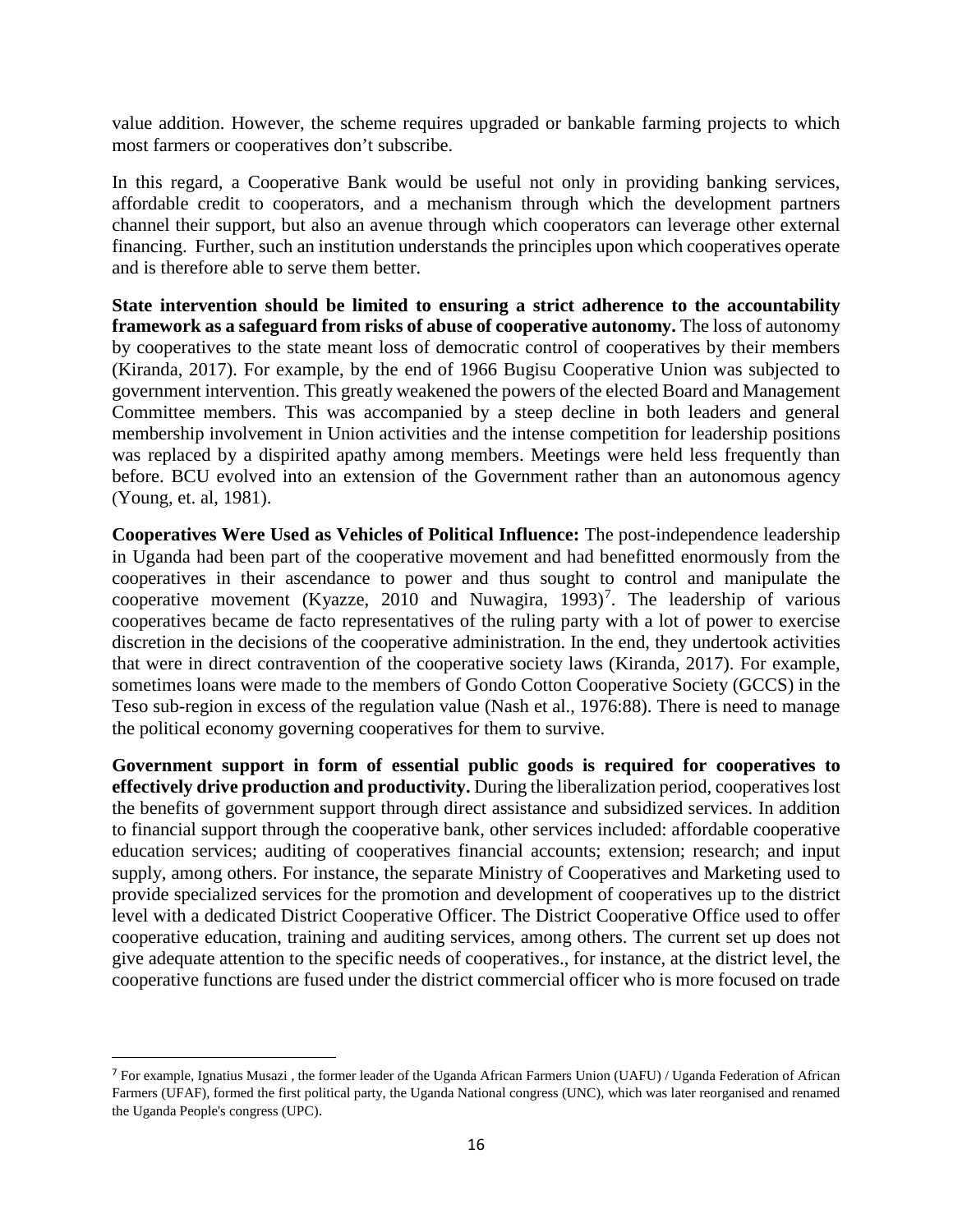issues than providing the necessary services critical for cooperatives growth such as membership development, training, regular inspections and management advisory services.

Further, in regard to cooperative education, since the placement of the Uganda Cooperative College – Kigumba (UCCK) under the supervision of the Ministry of Education, very little training of cooperators has been conducted. The cooperative wings of the college, numbering 14 and spread around the country, are largely not functional. The weakening of UCCK and high cost of training has created a void which government, development partners and civil society organization have tried to fill. However, their training is piecemeal, uncoordinated, inadequate and unsustainable. For instance, the content offered is basic and does not meet the needs of advanced learners and does not cover all the existing and potential members. In regard to auditing services, cooperatives are required to acquire audit services through a transparent competitive process to annually audit their financial accounts, at their own cost. This creates two challenges: affordability and the viability in quality of the services.

**Cooperatives should be distinguished from profit driven private sector organizations. The taxation policy should reflect the fact that cooperative enterprises operate differently from conventional businesses.** While private sector businesses are solely profit oriented, cooperatives are welfare maximizing social enterprises. The current practice however is that cooperatives are treated as conventional businesses in application of tax obligations. Cooperatives in Uganda are currently taxed under the Income Tax Act which treats cooperatives just like private companies. They are subject to a number of taxes including corporation tax of 30%, 15% withholding taxes on dividends, 15% withholding tax on interest on members' deposits and stamp duty of UGX 5,000 on every loan agreement exceeding UGX 3 million. Because cooperatives majorly generate their incomes from their membership levying withholding taxes on members' dividends after corporation tax would be double taxation unlike companies which generate incomes from the general public. This leaves them with little to pay their members and stay afloat at the same time.

**Cooperatives are an engine for promotion of high quality products, value addition and exports, but need government support.** BCU directly exports its coffee enabling its members to get premium prices. Towards this end, BCU produces premium grade (PG) coffee which brings premium prices from both the domestic and international markets. Similarly; BKCU, Gumutindo Cooperative Union, and Ankole Coffee Producers Cooperative Union Limited, are also exporting coffee to Europe and America. Their primary cooperative farmers deliver their produce to the union stores where it is bagged in 60 kg sacks and stored before being transported to Mombasa port for exportation. To ensure high quality, there is coordination of the entire production process from the farm to the market. Further, some cooperatives<sup>[8](#page-16-0)</sup> are participating in the international fairtrade system which has ensured high quality of exports, and in addition provided pre-financing to members for their harvests. To participate in fair-trade, exporters are certified to meet quality standards required by international traders such as CafeDirect and Equal Exchange who pay premium prices. The cooperatives with expert assistance undertake research and use anti-erosion

<span id="page-16-0"></span><sup>&</sup>lt;sup>8</sup> BKCU, also a participant in the fair-trade system, purchased processing facilities using a grant it obtained from the United States African Agency to ensure production of Fair Average Quality (FAQ). It incentivized its members by paying more for FAQ than Kiboko. For example, it pays Ushs6,000/= and Ushs2,500 for FAQ and Kiboko respectively.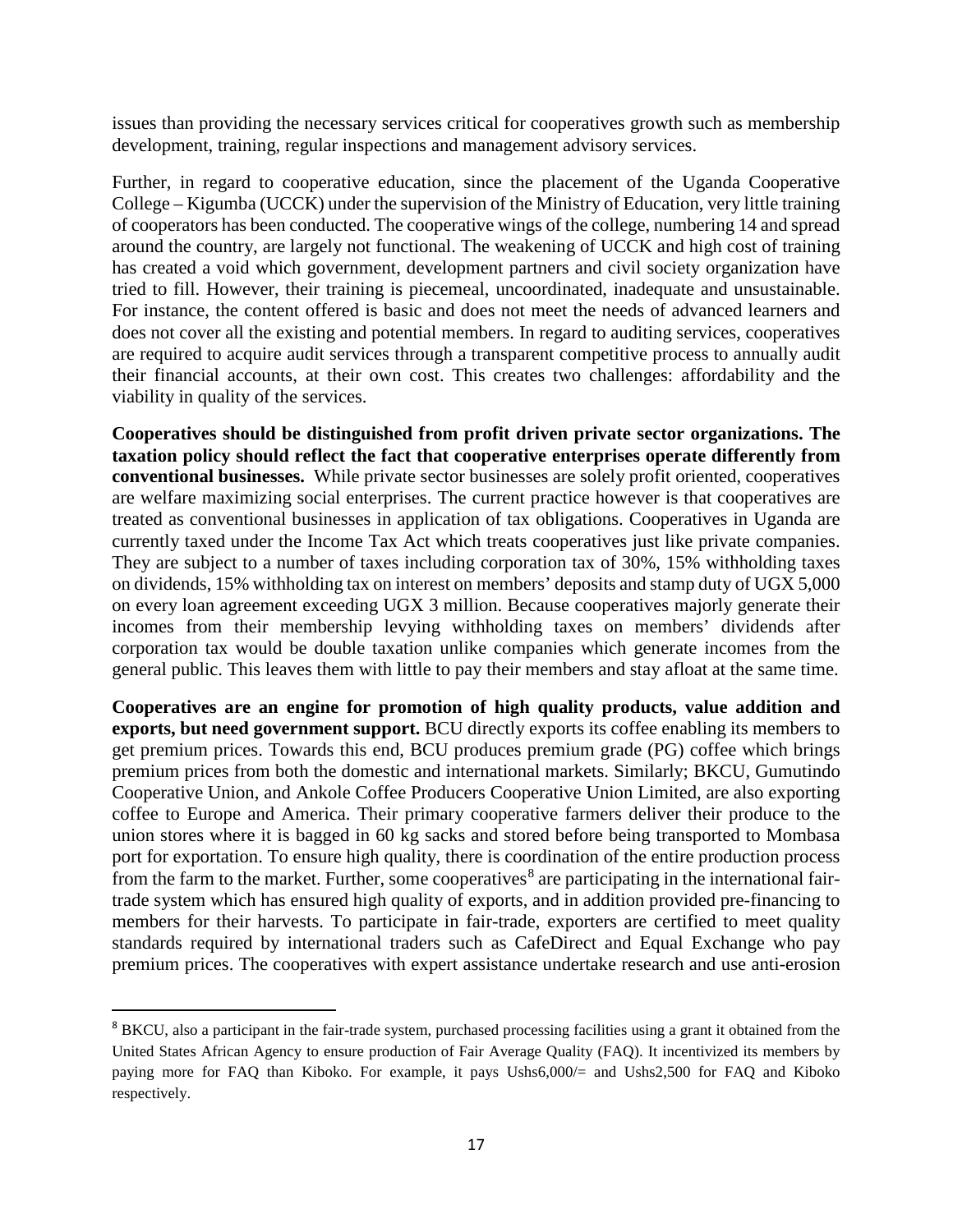techniques to obtain the best possible yields without harming the environment in order to meet the certification requirements.

Contrary to the liberalization spirit, monopolization of certified standard packaging materials for exports of their products (e.g. export bags for coffee) by Quality Procurement Services Ltd is limiting their export potential. For instance, in times of shortage of these packaging materials there are delays which lead to cooperatives' inability to meet contract obligations. Further, the 1 percent export levy given to the Uganda Coffee Development Authority (UCDA) for every container exported before the actual earnings from exports is received is contrary to the norm of taxing actual earnings rather than potential.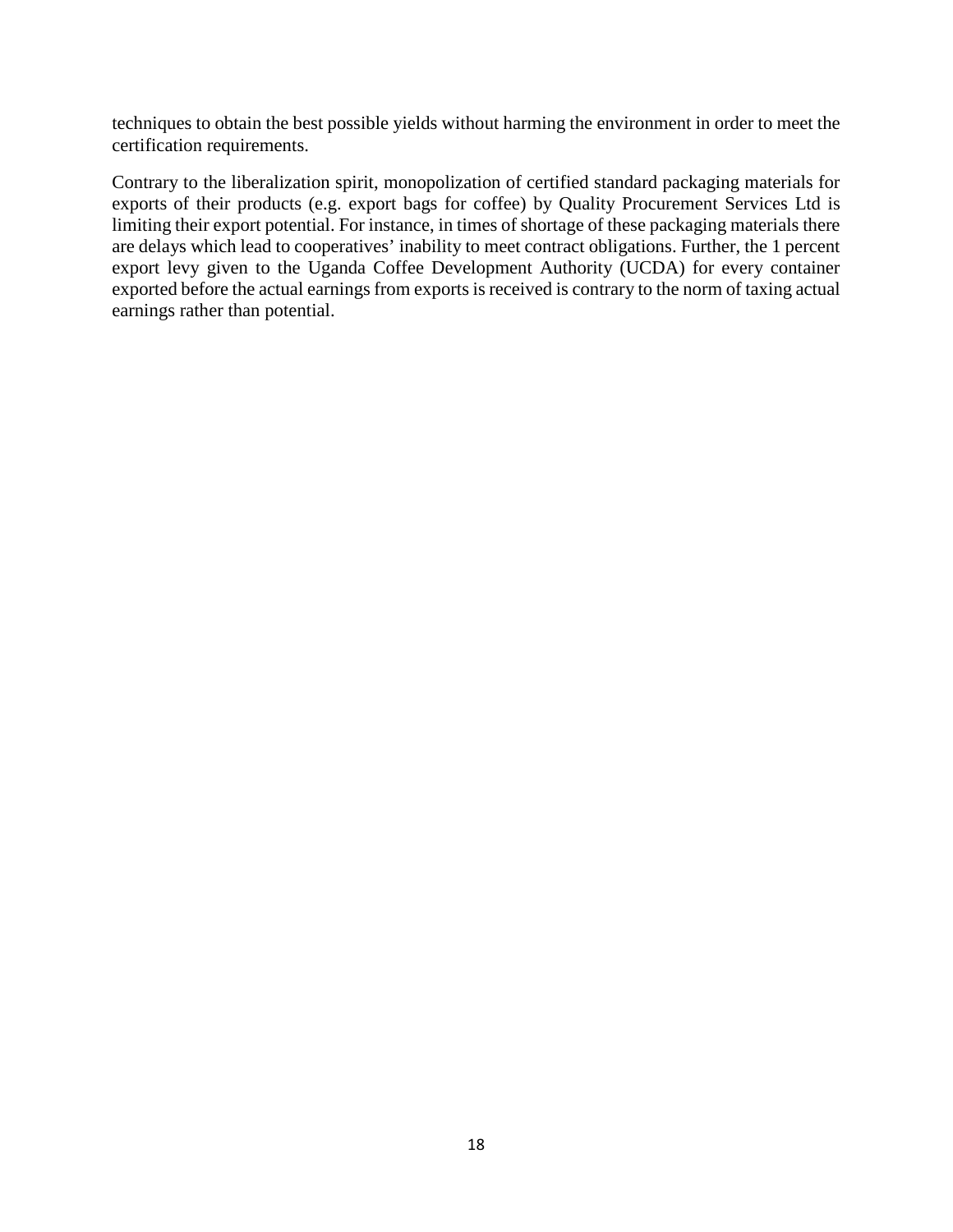## <span id="page-18-0"></span>**4.0 LEGAL, POLICY, REGULATORY AND INSTITUTIONAL FRAMEWORK FOR COOPERATIVES IN UGANDA**

## <span id="page-18-1"></span>**4.1 LEGAL, POLICY AND REGULATORY FRAMEWORK**

To date, the cooperative movement has been guided under the following legal framework: Cooperative Societies Ordinance (No. 5, 1946), the Cooperative Ordinance of 1952, Cooperatives Societies Act and Rules of 1963, Cooperative Societies Act 1970, the Cooperatives Societies Act 1991 and the Cooperative Societies Regulations, 1992, the East Africa Cooperatives Act (2014), the Tier 4 Microfinance Institutions and Money Lenders Act (2016), Amendment Bill, 2015. In addition, there exists the National Cooperative Policy, 2011. These have had different levels of success in driving the cooperatives agenda in the country. As such, this section provides a brief analysis of the frameworks.

**The Cooperative Societies Ordinance (No. 5, 1946) formalized the operations of cooperatives, however, it faced challenges that necessitated the Cooperative (Amendment) Act, 1952 and the Acquisition of Ginneries Ordinance (1952) and the Coffee Industry ordinance (1953).**  The Cooperative Societies Ordinance (No. 5, 1946) provided for government regulation and support, nevertheless it was biased in favour of the European/Asian traders. The Ordinance provided for registration of societies. Registered societies became a body corporate. They were granted tax remission on their transactions involving duty or tax, stamp duty or any other tax payable under the law of registration for the time being in force. However, the Ordinance included many "controlling and restrictive features" which reflected the desires of the European and Asian mercantile interests. By the end of 1946 a majority of cooperatives were unregistered because they were not in agreement with the terms of the Ordinance (Nuwagira, 1993). As such, the Cooperative (Amendment) Act, 1952 relaxed and streamlined government control over cooperative societies, inducing cooperatives to formalise. In addition, the Acquisition of Ginneries Ordinance (1952) and the Coffee Industry ordinance (1953) were passed to open up the processing stage of the produce value chain to indigenous farmers by providing affirmative action to cooperatives (Nuwagira, 1993).

**The Cooperatives Societies Act and Rules of 1963 increased government control over cooperative societies but they retained significant control, however, the Cooperative Societies Act 1970 monopolised all cooperative societies' control to government**. The Cooperatives Societies Act and Rules of 1963 restored the powers of the Registrar of cooperatives and other technocrats who had complained of being powerless in enforcing their directives at the expense of member cooperators' authority. However, it still maintained clauses which made it more difficult for government to institute any preventive measures against incompetence and malpractices in cooperative societies (Nuwagira, 1993). The Cooperative Societies Act 1970 gave all control over cooperative societies to government. It vested too much power to the Minister (Marti et'al, 1984).

**The Cooperative Societies Act (1991) and the Cooperative Societies Regulations, 1992 relaxed control over cooperative societies by government however, it has faced challenges that have necessitated the Cooperative Societies (Amendment) Bill, 2016**. Cooperative Societies Act (1991) and the Cooperative Societies Regulations, 1992 is more top down, instructive and with limited institutionalization. To address the challenges which have emerged over time as the cooperatives sector continues to diversify and grow, the Cooperative Societies (Amendment) Bill, 2016 has been tabled before Parliament. A review of the proposed amendments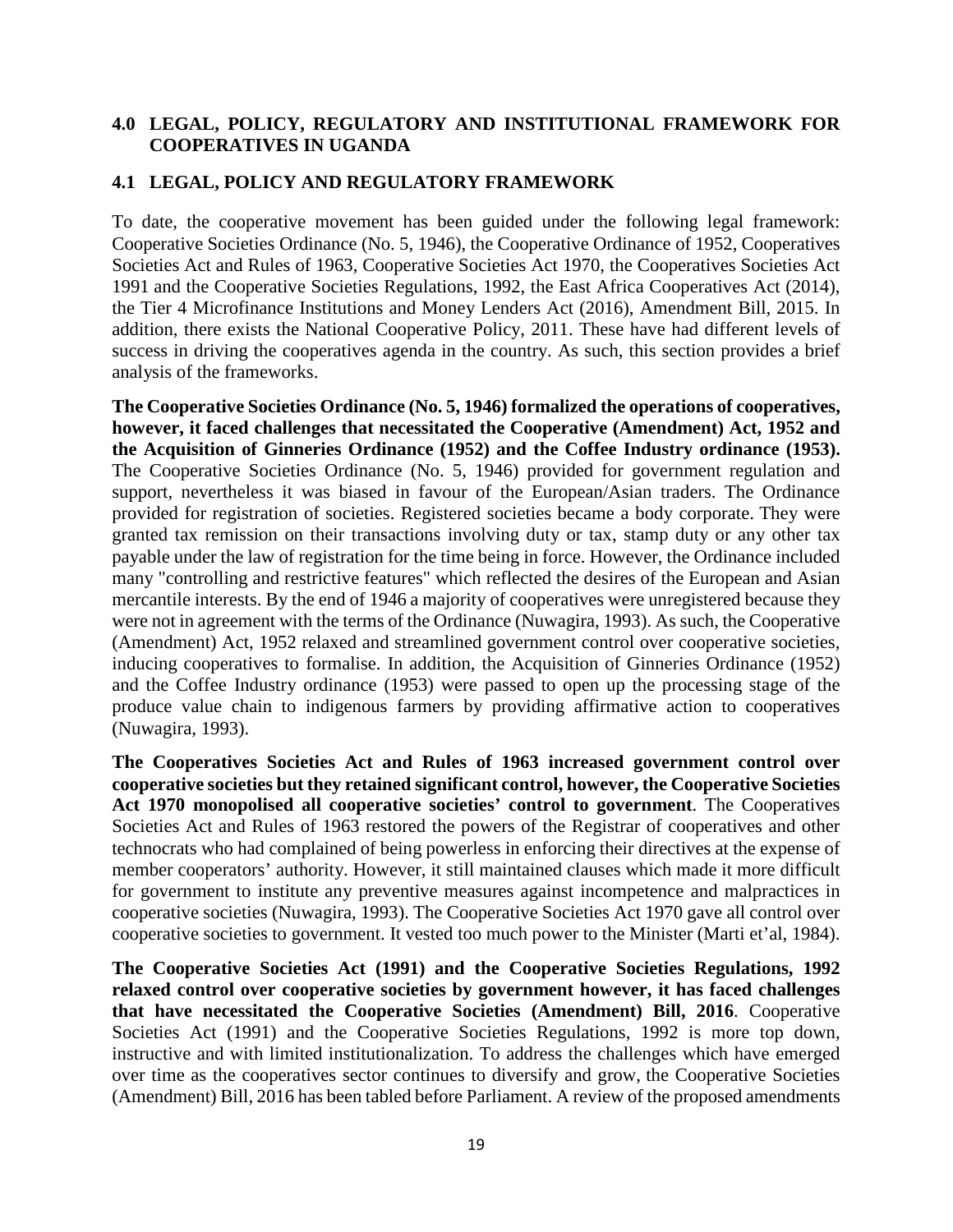revealed that the Bill is an improvement of the Act; however, it still falls short. The Bill still maintains the excessive powers given to the Registrar (Commissioner) under the principal Act (Nkandu, 2010). In addition, the Bill maintains some provisions of the principal Act which don't promote self-reliance - a core value of the cooperatives. Further, the Bill doesn't streamline the responsibilities for registration and cooperative development which are still fused under the Commissioner of Cooperative Development (registrar). Also, the Bill does not specify Uganda Cooperative Alliance (UCA) as the Apex Body for cooperatives as was the case under section 4 (2) of the principal Act. It only notes that there shall be only one Apex body for all registered cooperative societies.

**The Tier 4 institutions and Money Lenders Act (2016) was enacted to give direction to SACCOs, Non-deposit taking microfinance institutions, self-help groups, and community groups, however, it is not yet popularized and implementation could be a challenge**. The Act establishes an autonomous body known as Uganda Micro-Finance Regulatory Authority (UWRA) mandated to regulate, license and supervise tier 4 micro finance institutions and money lenders. The Act is however not yet popularized and known to the SACCO players and it remains to be seen how it will fare when actual implementation starts. Additionally, for the law to be successful, it should put a clear distinction on which specific SACCOs it governs given that it operates in the presence of the Cooperative Societies Act 1991 Cap 112 which controls all cooperative activities, SACCOs inclusive.

**The National Cooperative Policy (2011) provides for strengthening of cooperatives however, its operationalization is a challenge.** It identifies problems and suggests solutions on how to harness cooperatives' advantages. For example, it refers to a drive to establish at least one SACCO for each sub-county. However, little has been done to operationalize some of these policy actions. For example, there is still a general lack of specialized services as well as published codes of conduct; and specialized services to benefit cooperatives like cooperative insurance, cooperative banking, exports and up-to date cooperative education services among others.

## <span id="page-19-0"></span>**4.2 INSTITUTIONAL FRAMEWORK**

The institutional framework governing cooperatives in Uganda can be grouped into two: the government and cooperative movement.

## <span id="page-19-1"></span>**4.2.1 Government**

**In 1946 the government created a Department of Cooperatives under the Ministry of Agriculture to regulate cooperative societies' activities in Uganda.** Nevertheless, it was assumed that all cooperatives were agricultural cooperatives. The Department's administrative functions were split, with the introduction of the office of the Administrator General who was responsible for registration of and vested with the power to liquidate cooperative societies considered due for liquidation. However, cancellation of registration of a registered society could also be done by the courts of law upon application. In addition, a semi-autonomous agency - the Uganda Cooperative Development Council was created to oversee the general administration and direction of the movement was created (Nuwagira, 1993).

**State Marketing Enterprises were set up to control the marketing of all commodities.** The Coffee Marketing Board (CMB) was set up in 1953. After processing, all coffee was marketed (exported) through the CMB. Similarly, The Lint Marketing Board (LMB) was set up in 1959 to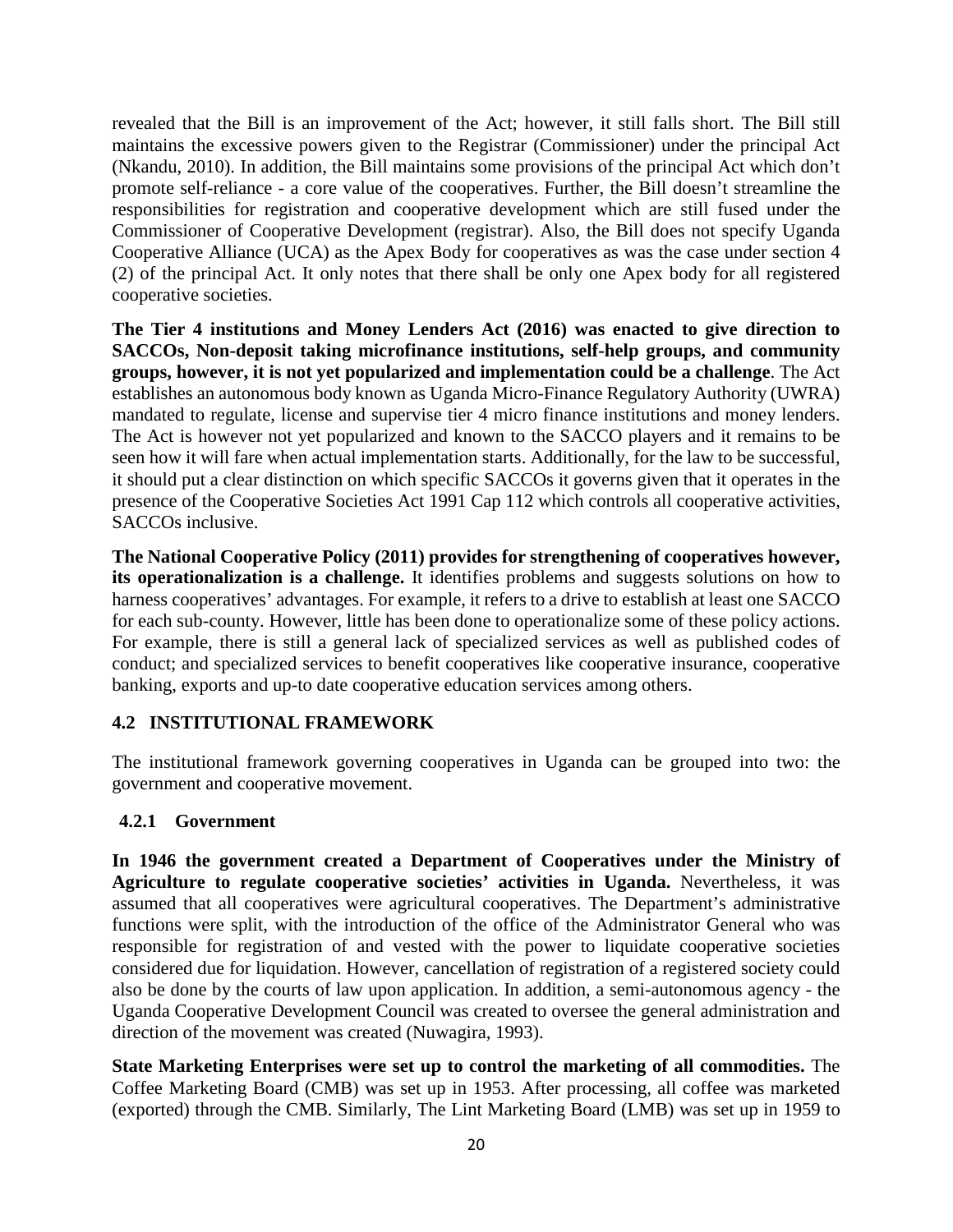function as a price stabilization agency. Growers were required to sell to a primary cooperative society which would in turn sell to a cooperative union for ginning. The final sale of both lint and cotton seed was a responsibility of the LMB. The structure was inherited after independence. The Produce Marketing Board was also established in 1968 to promote the commercialization of the food sector. The primary cooperative societies were to act as collection points or agents of PMB. Additionally, the Diary Industry Corporation and the National Trading Corporation were set up in 1966 and 1967 to control the marketing of milk products and trade respectively.

**Between 1968 and 1976 there was an unstable government institutional framework for cooperatives as the mandate shifted from one ministry to another.** Prior to 1968, all cooperatives development and marketing functions were handled by the Ministry of Agriculture. They were split off from Agriculture and placed under a fully-fledged under ministry of Cooperatives and Marketing, brought back to Agriculture in 1972, and then split off again in 1976. The activities of the marketing boards were supervised by the Marketing Department which was also responsible for: helping to determine what portion of the final sales price of coffee or cotton would be paid to the farmer, to the primary cooperative societies, and to the unions; licensing of domestic buyers; and serving as Uganda's representative to international bodies, such as the International Coffee Organization (ibid). The Ministry of Cooperatives and Marketing had a number field staff that operated out of the district offices throughout the country. The country by then was divided into 10 marketing zones each with a regional marketing office (Marti, 1984).

**In 1983 the Agricultural Secretariat was created under the Bank of Uganda mainly to set commodity prices (Marti, 1984), however, this couldn't work in a liberalized environment.** The Agricultural Secretariat functions included, among others: advising the government on the pricing of agricultural commodities and the amounts to be paid to the farmer and others who are engaged in processing and marketing; and making detailed studies of the costs of production, processing and marketing for all major agricultural commodities (ibid). The Agricultural Secretariat submitted its findings and recommendations on agricultural pricing and policy directly to the Agricultural Policy Committee - the highest authority in respect to agricultural matters. The Agricultural Policy Committee used to submit its recommendations to the President's Economic Advisory Committee (PEAC). Based on the information it received, PEAC set the prices that the farmer would receive for their coffee and cotton.

**Currently, cooperatives development and marketing functions are under the mandate of the Ministry of Trade, Industry and Cooperatives (MoTIC).** Within MoTIC, under the political guidance of the Minister and Minister of State for Cooperatives, the Registrar (Commissioner, Cooperatives Development) oversees the day to day monitoring, supervision and auditing of cooperatives. At the Local Government level, the District Commercial Officer (DCO) oversees cooperative activities in addition to other mandates of MoTIC at the District level while the Community Development Officer (CDO) does the same, in addition to other mandates of MoGLSD, at the sub-county level. The challenge with this is that the DCOs are oriented towards commercialization which is not necessarily the cornerstone to professionalizing cooperative management (Nkandu, 2010). Cooperatives responsibility is relegated to a secondary role limiting the development of the cooperatives. The District Production Officer who would take on such responsibilities is not mandated to do so hence cooperative activities are not well coordinated at the Local Government levels.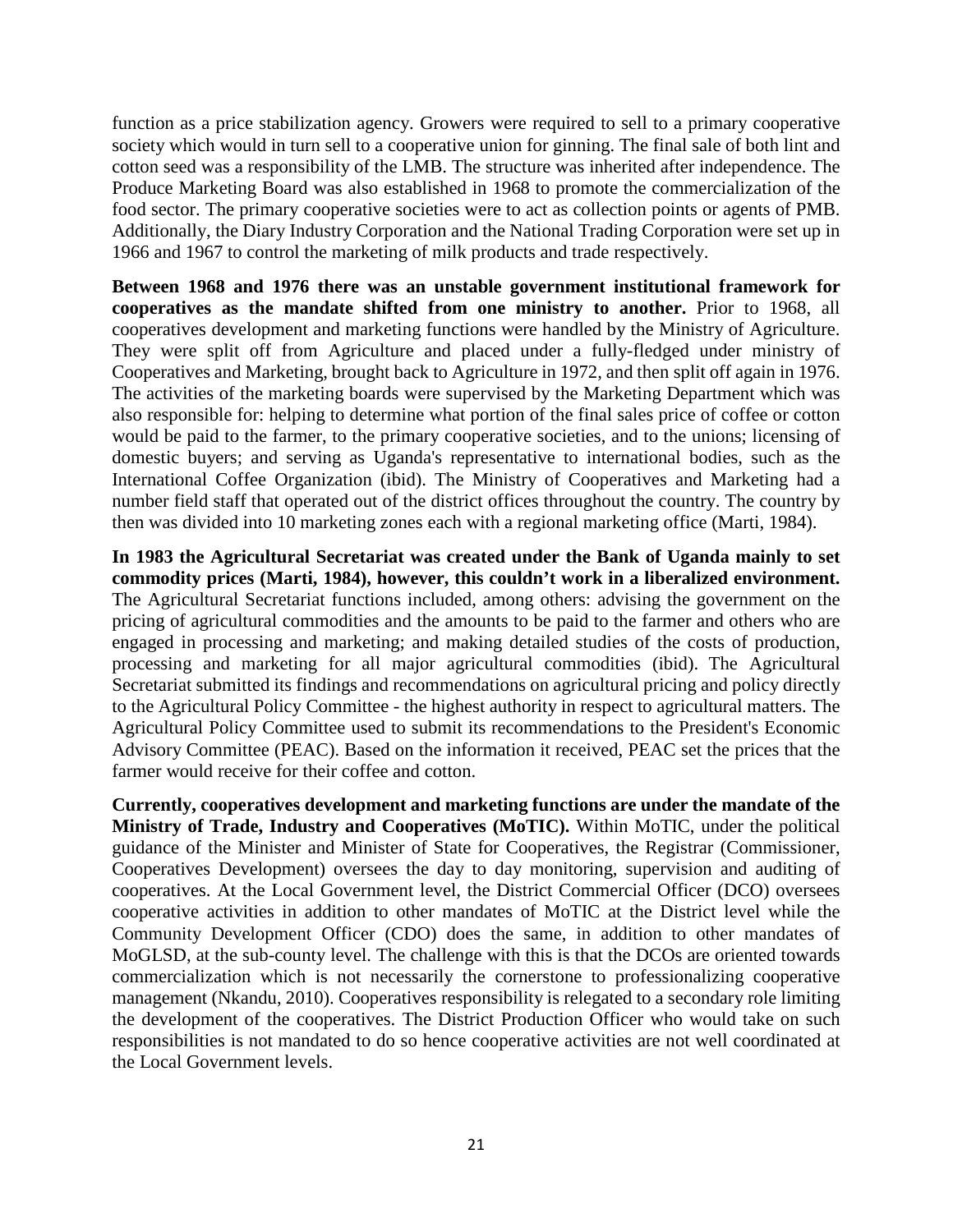**However, the regulation of SACCOs is particularly mandated to the Ministry of Finance Planning and Economic Development (MoFPED).** It is not clear how this works within the general cooperative institutional structure under MTIC. For instance, while SACCOs are required to register under MTIC, they are regulated by MoFPED.

## <span id="page-21-0"></span>**4.2.2 Cooperative Movement**

**The Cooperative Societies Act (1991) sets up a four-tier vertical institutional structure for the cooperative movement, however, it is currently operating at three levels.** At the lowest level is the primary society which is at the village or parish level. At least two registered primary societies form a secondary society and at least two registered secondary societies for tertiary society; and two or more secondary societies form the apex society which advocates for cooperative societies both nationally and internationally. The apex also serves as the main policy advisor to Government on cooperatives issues; and implements various cooperative development projects. The apex society currently is Uganda Cooperative Alliance (UCA) Ltd which was created in 1961. In practice, the cooperative movement in Uganda is operating three levels of societies without the tertiary level.

**UCA is the umbrella body for the cooperative movement; however, its ability to act as the common voice is under question.** It changed from its role as an apex body to focus on development and training programmes for village-level societies, with UCA membership open to any primary society (Shaw, 2007). It is currently promoting an idea of grouping together approximately ten primary agricultural cooperatives also known as Rural Primary Organizations (RPOs) into a "mini union", known as an Area Cooperative Enterprise (ACE). Consequently, its function as an umbrella body is being questioned, particularly by cooperators who existed under the pre-liberalization period.

**The Uganda Credit and Saving Bank (Cooperative Bank) was created by ordinance number 20 of 1950, purposely to extend credit facilities to Africans with the aim of furthering agriculture and co-operative societies.** The successor to the Uganda Credit and Savings Bank was the now defunct Uganda Co-operative Bank which began operations in 1964. Its purpose was to mobilize the financial resources of the cooperative movement by encouraging savings and provide credit financing for cooperative societies and their members, particularly in the rural and agricultural sectors. Before liberalization, the Ministry of Cooperatives and Marketing had broad authority to appoint members of the Bank's board of directors or "Management Committee" as they were referred to in the Act. Three members of the Management Committee were elected by cooperatives, and the Ministry of Finance also has a representative on the Committee.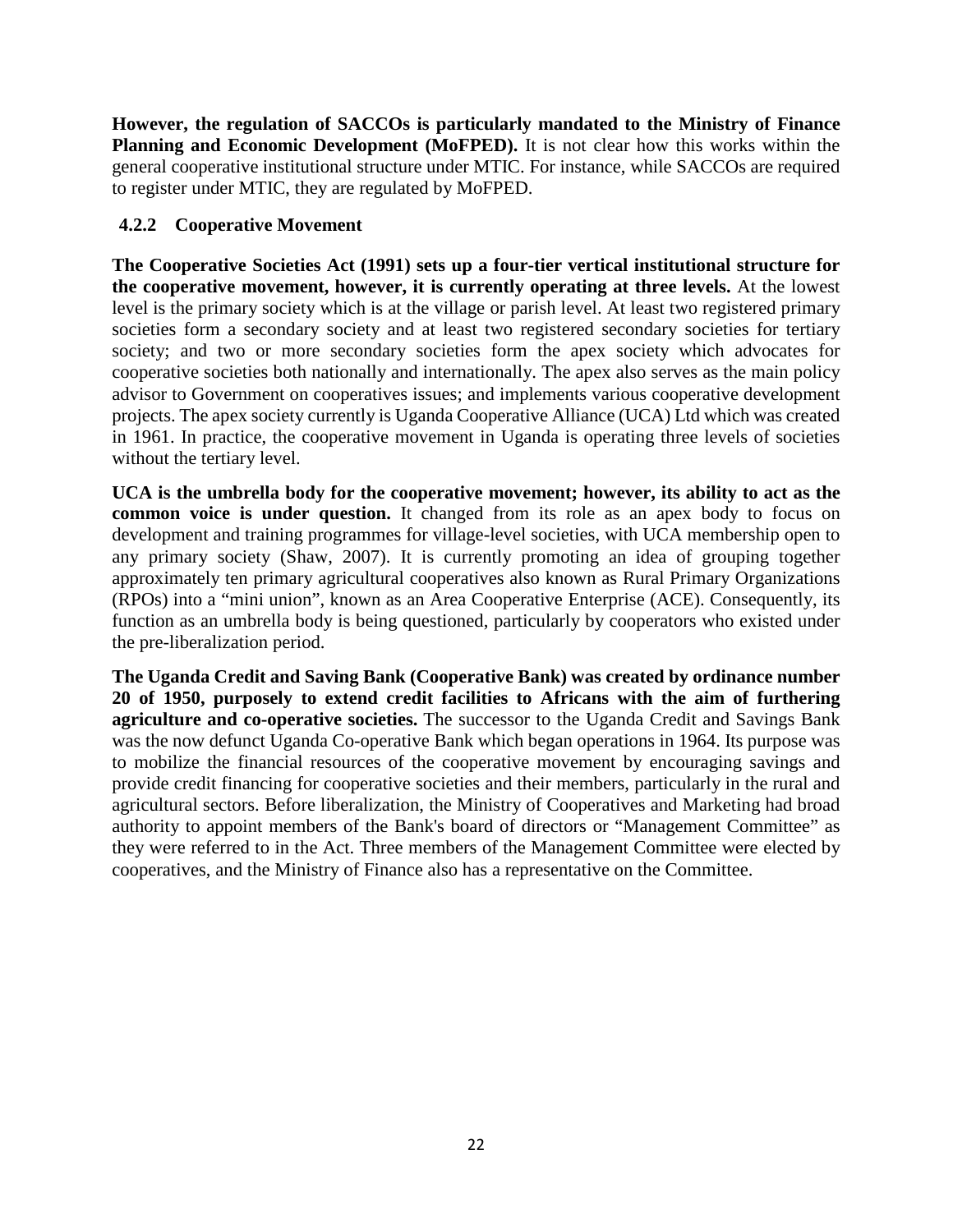#### <span id="page-22-0"></span>**5.0 LESSONS FROM INTERNATIONAL EXPERIENCES**

**The study is further enriched with lessons from international experiences, and the selected countries include Kenya, Malaysia and Almeria.** Unlike other countries, Kenya not only shares the same story on the evolution of cooperatives but as well offers great lessons towards a strong and vibrant cooperative movement. The evolution of cooperatives in Kenya, just like in Uganda started as Kenyan farmers fought for their economic rights from the colonial masters. Wanyama (2009) and Gatugata et al. (2014) give detailed accounts of the Cooperative movement in Kenya. Further, before the era of economic liberalization, the cooperative movement in both countries was fundamentally characterized by close association with and control of the state. On the other hand, Kenya's cooperatives are the most vibrant and strongest in Africa, ranking 7th in the World. Cooperatives account for 45 percent of Kenya's GDP and 63 percent of its households' livelihoods (Ministry of Cooperative Development and Marketing, 2008). The Movement commands 67 and 62 percent of total assets and deposits/savings respectively. Lastly, the Kenyan Cooperative Movement is also the most regulated in Africa and Kenya acts as a role model on the African scene.

**Like Uganda, Malaysia has had similar pre-colonial forms of cooperation**. In addition, cooperatives are also the third largest sector in Malaysia after the Public and Private sectors. By 2011, Malaysia cooperative movement consisted of over 8,500 cooperatives with a membership of about 9 million people, snowballing to 17 million with family members included. The movement had an asset backing of RM79 billion accumulated over the 88 years of existence of people-oriented movement of middle and lower income groups of the nation.

**Almeria is studied because its cooperative movement has been able to thrive despite past political turbulences.** Further, like Uganda, Almeria has small-holder farmers with average landholding between 1.4 hectares and 1.8 hectares. Despite this, Almeria has maintained the agricultural cooperatives at the highest level to date. Almeria, a province situated in the South-East of Spain is the top fruit and vegetable growing province in Spain with more than 50 percent of the national output and the largest cooperative vegetable growing area in Europe. As a matter of fact, Almeria has used the cooperative model to transform the economy from basic peasant subsistence agriculture to a sophisticated and international agricultural sector, where benefits are equitably shared. And as such, the country is ranked among the top third of Spanish provinces in GDP per capita largely due to agricultural development. The agricultural cooperative sector is currently the only sector in the region which is generating employment and, given the cooperative structure of the agricultural sector, the economic benefits of such development are widely distributed.

**Cooperative autonomy is critical for the success of cooperatives; however, it should be checked since it is usually misused.** In 1997, the Kenyan government formulated the Cooperative development policy and passed the 1997 Cooperative Societies Act which set out a framework for the operation of cooperatives. In this framework, state control over the cooperative movement was withdrawn. The newly acquired freedom was abused by elected leaders. Many cases of corruption and mismanagement, such as: gross mismanagement by officials; theft of cooperative resources; failure of employers to surrender members' deposits to cooperatives (particularly SACCOs); failure to hold elections; among others were reported (Manyara, 2003). In Malaysia, the Cooperative movement is purely guided by the underlying principles of self-help, selfresponsibility. Despite, their outstanding performance of the cooperative movement, they have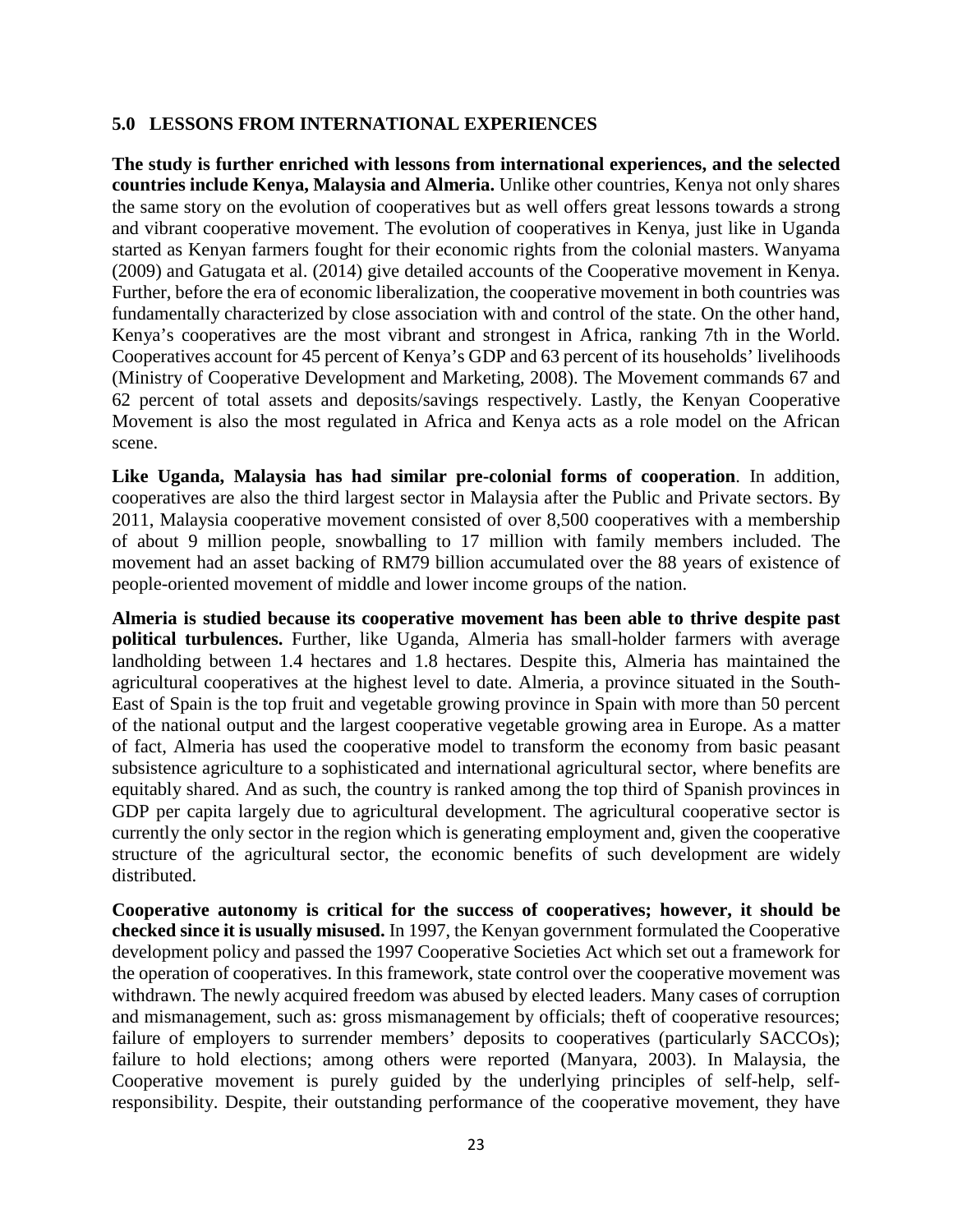long been associated with scandalous history of cash flow and mismanagement; criminal breach of trust and fraud; and lack of enforcement against members who break the law and deviate from the cooperative principles (Othman, 2013). As such, risks associated with cooperative autonomy need to be managed. In Kenya, the 1997 Cooperatives' Act was amended to the Co-operative Societies (Amendment) Act No. 2 of 2004 which subsequently led to the Co-operative Societies Rules, 2008. In addition, the SACCO Societies' Act, 2008 was enacted to pave way for vigorous enforcement of prudential standards for SACCOs with Front Office Service Activities (FOSAs). The new policy and legal framework gives prominence to Government's role in supervision and regulation by re-enforcing State regulation of the cooperative movement. This is done through the office of the Commissioner for Cooperative Development. Further, the Act widens the Commissioners' powers and scope of regulation over the cooperative movement to include promotion, inspection, enquires, auditing, surcharge, debt collection, liquidation and provision of technical extension services. Nevertheless, registration of cooperatives continues to be the main role of the Commissioner for Cooperative Development.

In Malaysia, the Government responded to the Cooperative management challenges by replacing the Cooperative Department with a statutory body mandated to strengthen the Government's Supervisory Framework of the cooperative sector (Yeop, 2007). The Co-operative Act 1993 was amended with the 1995 (Act 928), 1996 (Act 963) 2001 (Act A1128) and 2007 (Act A1297). The latest amendment brought forth the Malaysia Co-operative Commission and this was deemed necessary to tighten the regulations and provide better oversight of the movement.

**Appropriate institutions need to be set up to strengthen the management and institutional capacity of co-operatives.** In Kenya, the government established institutions for maintaining cooperatives' code of conduct, dispute resolution, protection of member's savings, and provision of education. The following institutions have been set up:

- I. **SACCO Societies Regulatory Authority (SASRA):** The SACCO Societies Regulatory Authority (SASRA) oversees transparent and accountable operations of SACCOs in Kenya.
- II. **Ethics Commission for Co-operatives (ECCOS):** The ECCOS promotes and enforces the cooperative ethical conduct and anti-corruption within the cooperative movement. A Co-operative Tribunal is empowered to enforce the cases tabled by the Ethics Commission.
- III. **Co-operative Tribunal:** The Tribunal hears and settles co-operative disputes.
- IV. **The Co-operative College:** The Cooperative College trains leaders and members in cooperative systems and has been crucial in increasing cooperative productivity. It has since been upgraded to a full university known as the Cooperative University of Kenya (CUK) under the Ministry of Higher Education (Wanyama, 2009).

**In Malaysia, the Cooperative College of Malaysia (CCM) is a statutory body responsible for the provision of training and education on cooperative studies for the cooperative movements in the country.** The College publishes, conducts research on co-operative activities and provides advisory services to co-operatives. Its allocation for administrative expenditure is from the Cooperative Education Trust Fund which comes from the net profit of co-operatives. It is compulsory for all registered co-operative to contribute 2 percent of their net profit into this trust fund.

**A fully developed cooperative structure with an acceptable apex enhances operations of the co-operative Movement. An apex should not deviate from its core mandate or else reduces**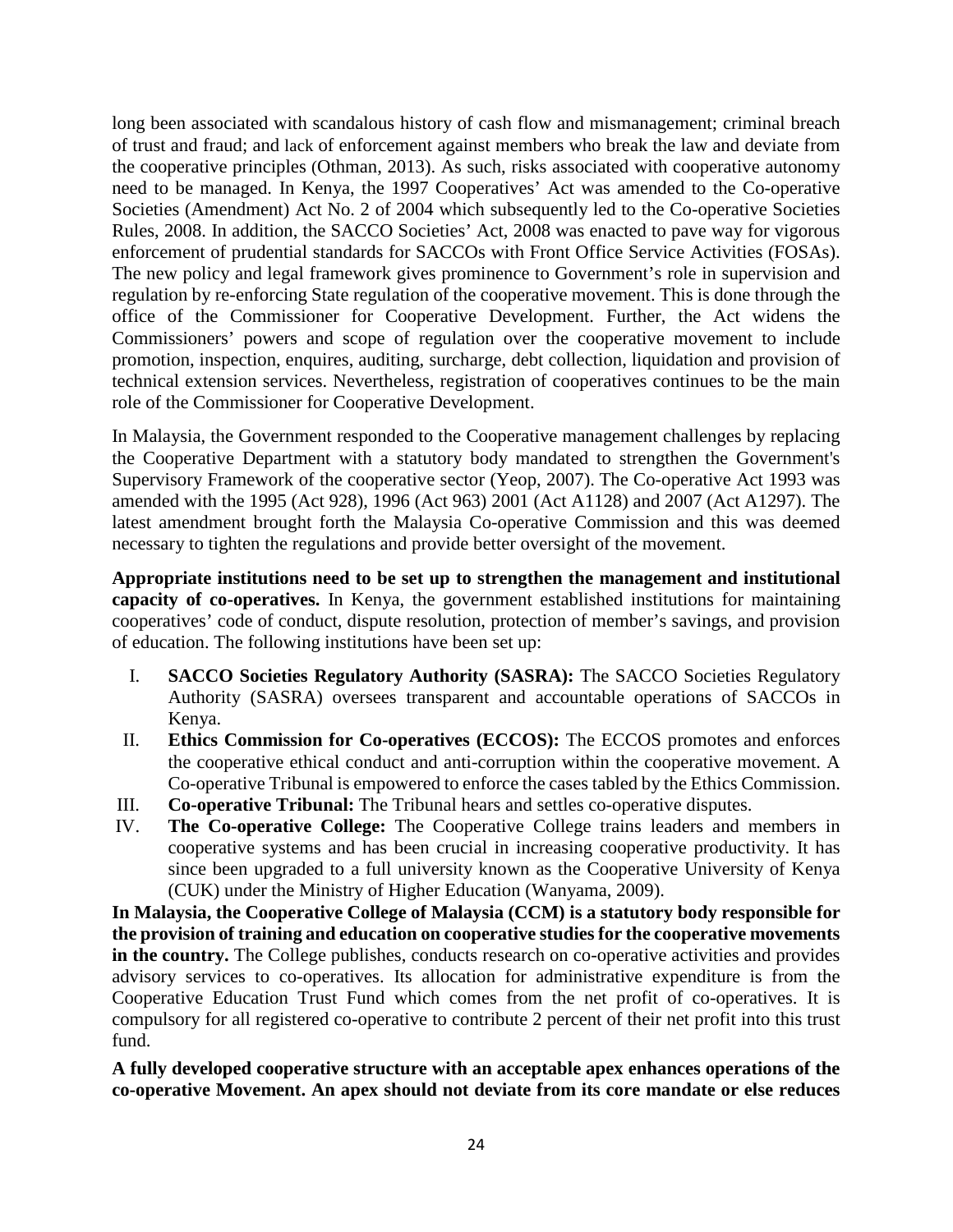**its credibility as a voice for all cooperatives.** In Kenya, the four-tier Co-operative structure is fully developed and operating smoothly. The structure consists of; Apex, Tertiary (NACOs), Secondary (County/District Unions) and Primary. The apex is the Cooperative Alliance of Kenya<sup>[9](#page-24-0)</sup> (CAK) which is a successor to the Kenya National Federation of Cooperatives (KNFC). KNFC digressed from its core business of advocacy to other activities already being performed by some of its members. This led it to compete with some of its members thus leading to its collapse in 2009.

**An operational tertiary cooperative is critical for provision of specialized services to its affiliates.** In Kenya, the tertiary level is comprised of National Co-operative Organizations (NACOs) specialized in providing critical services to their affiliates. The services include: insurance; banking; housing; commodity marketing; and promotion of active relationship with social and economic partners in order to create favorable climate for co-operative development. They as well provide commercial and financial services, human resource development, advocacy and representation of co-operative unions and societies at the international level. Currently there are ten NACOs which are: Cooperative Bank of Kenya Ltd (CBK), Kenya Co- operative Coffee Exporters (KCCE) Ltd, Co-operative Development and Information Centre (CODIC) Ltd, Cooperative Insurance Company of Kenya (CIC) Ltd, New Kenya Co-operative Creameries (KCC) Ltd, Kenya Planters Co-operative Union (KPCU), Kenya Union of Savings and Credit Cooperative (KUSCCO) Ltd, Kenya Rural SACCO Societies Union (KERUSSU) Ltd, National Cooperative Housing Union (NACHU) Ltd and Cooperative Communication Holdings Ltd (CCHL). Below is the role played by selected NACOs.

**Co-operative Bank of Kenya Ltd (CBK) provides the Kenyan Cooperative movement with both the financial credit and avenue for donor support.** CBK started with a modest capital base of Kshs. 255,000; however, Government supplemented this capital with a Kshs. 214,000 interest free loan repayable in 10 years. The Government also granted the Cooperative Bank an exemption and offered a grace period within which Kshs. 2 million capital base stipulated by the Banking Act was raised. CBK has particularly provided finance to the cooperative unions in the agricultural sector that were experiencing difficulties in obtaining credit to facilitate marketing of members' produce (Wanyama, 2009). Further, in order to increase SACCOs liquidity levels so they can meet member demands for loans. Furthermore, the Cooperative Bank serves as a mechanism through which most development partners to the agricultural sector, such as FAO, the Swedish Cooperative Centre (SCC), Sida, Canadian Cooperative Association (CCA), and the European Union, among others channel their support.

**The cooperative movement in Malaysia has 2 co-operative banks, that is the Bank Rakyat and Bank Persatuan.** Bank Kerjasama Rakyat Malaysia Berhad (Bank Rakyat) is a co-operative bank that has been the backbone of the Malaysian co-operative movement. Bank Rakyat's history started before Malaya's independence. It was established under the first co-operative law, the Cooperative Ordinance 1948 in September 1954. At this point of time, the co-operative movement was to be expanded to Peninsular Malaysia and the way to go about facilitating the expansion is by setting up union banks which in turn will provide financial needs to their members. The turning point for the co-operative bank happened on September 1954 when the Bank Agung or Apex Bank was formed when 11 of these union banks decided to merge. Twelve years later in 1967, Bank

<span id="page-24-0"></span> <sup>9</sup> CAK was registered on the 22nd December, 2009 as the National Apex Organization for the Co-operative Movement of Kenya under the Co-operative Societies Act, CAP 490 Laws of Kenya.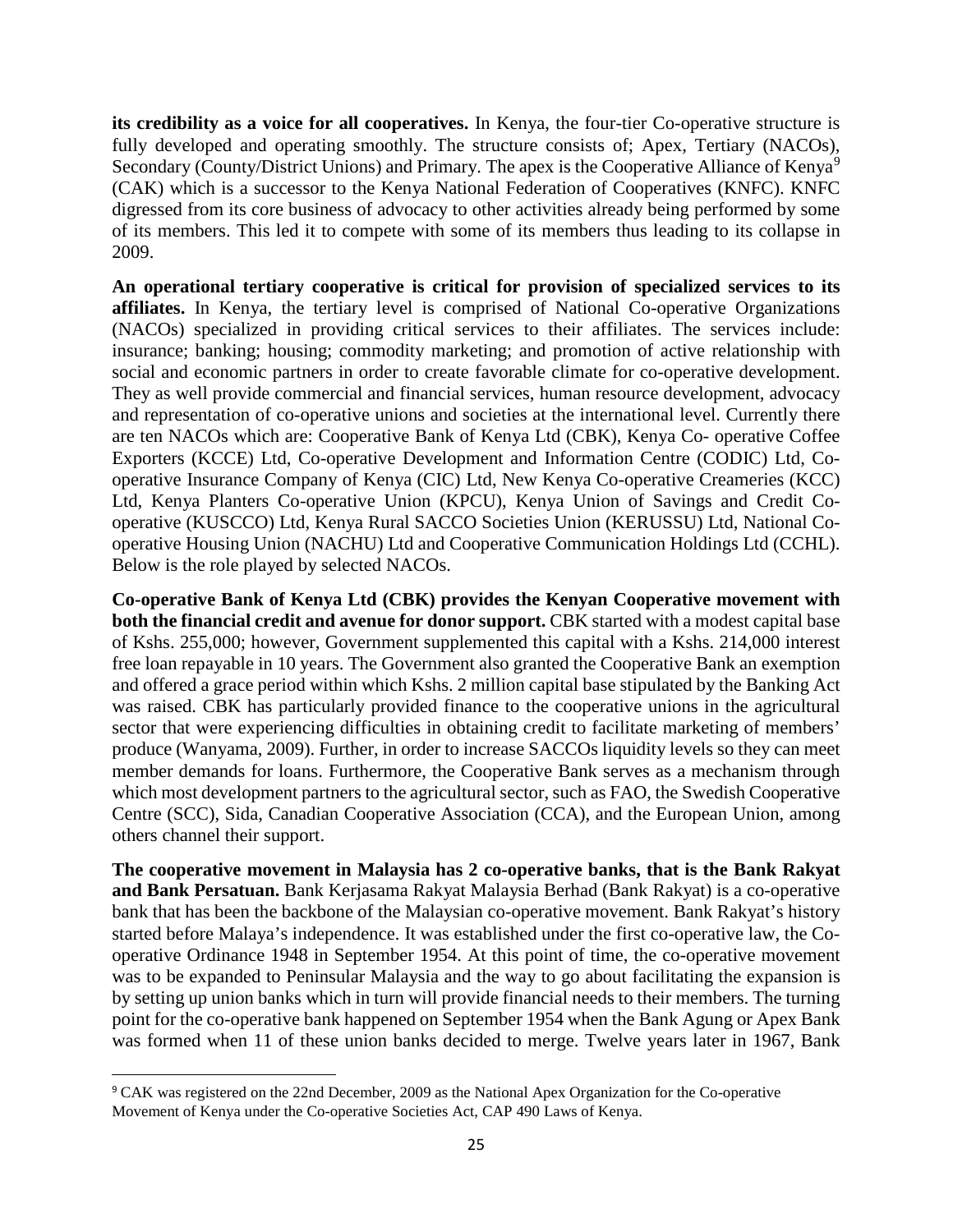Agung was then replaced by Bank Kerjasama Malaysia Berhad. From then to date, the bank's membership is open to both co-operatives and individuals. The bank was also able to open subsidiary companies and open branches to serve customers and their members with the subsequent changes in its by-laws. Another milestone occurrence is on the 6th January 1973 when the name was change to Bank Kerjasama Rakyat Malaysia Berhad or better known as Bank Rakyat. Bank Kerjasama Rakyat (M) Berhad act 1978 (Special Provision 202) and it's by law are two important laws that governs this bank. This also allows the bank to provide financing to nonmembers.

Bank Rakyat operates as an Islamic co-operative bank. Products offered by the bank are investment accounts, financing certificates, and savings accounts, personal financing, home, hire purchase, pawn-broking, and education financing; and accidental and disability insurance products. Besides these various other services such as ATM, bill payment, electronic banking, and personal financing for senior citizens are also offered. In addition, the bank provides other services, including report lost/stolen ATM card, financing application status, current rate information, product and services enquiry, and current promotion updates.

**In terms of taxation, cooperatives should be treated differently from private business enterprises.** For tax purposes, cooperatives in Kenya are classified according to the Income Tax Act (Cooperative Societies Cap 470) and Cooperatives Act (Cap 490). Some like KCC and KPCU are registered under the company's Act and the computation of taxable income is similar to that of other business. Those cooperatives registered under the Co-operatives Act 1997 including primary societies, district cooperative unions, apex societies and SACCOs are taxed differently. For instance, according to Section 9A of the Income Tax Act, 2004 clearly specifies the taxes to be paid by Cooperative Societies. "…total income for the year of income deducting therefrom an amount equal to the aggregate of bonuses and dividends declared for that year and distributed by it to its members in money or an order to pay money". In Malaysia, there is provision of tax relief and other tax exemptions such as free stamp duty and the issue of business licenses are other form of assistance. Under the Income Tax Act of 1968, co-operatives are exempted from paying tax for the first five years, from the date of registration. A further five years of tax exemption is given to co-operatives with members' funds of RM500, 000 or less (USD137, 703). The rate of tax is also lower than that for private companies. Tax exemptions are also given for the distribution of profits to co-operative members.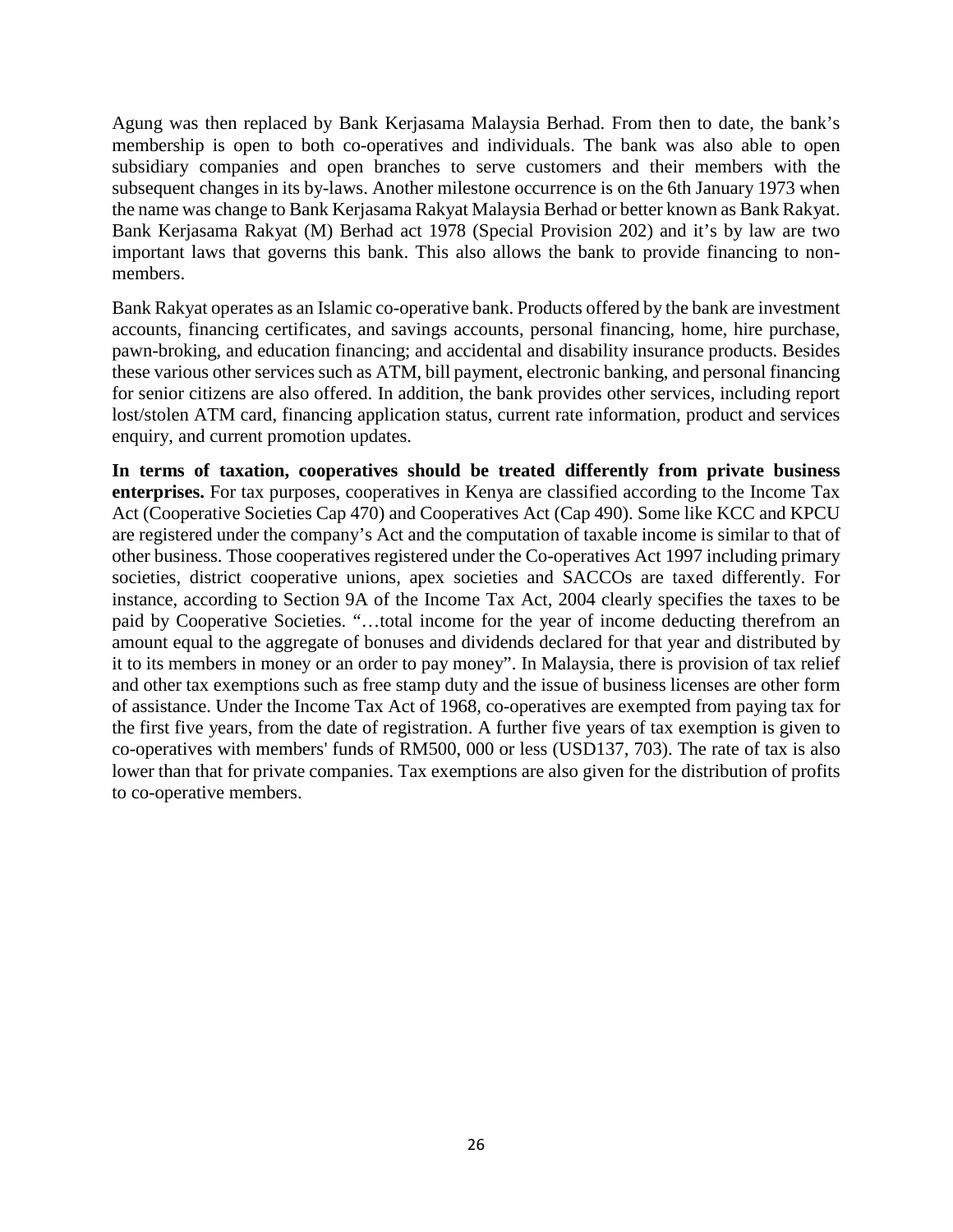#### <span id="page-26-0"></span>**6.0 RECOMMENDATIONS**

#### <span id="page-26-1"></span>**6.1 Framework for Revitalizing Cooperatives**

#### <span id="page-26-2"></span>**6.1.1 Policy, Legal and Regulatory Framework**

- (i) Widely disseminate, sensitize and operationalize the cooperative policy, 2011 by immediately developing and financing the cooperatives development plan
- (ii) Fast track the amendment of the Cooperative Societies Act, 1991 by passing the Cooperative Societies (amendment bill, 2015). The Bill should provide for:
	- a. adequate autonomy reduce powers of the Registrar of Cooperatives
	- b. appropriate regulatory institutions and systems
	- c. streamline the responsibilities for registration and cooperative development
	- d. uniqueness and diversity in roles and focus of cooperatives
	- e. appropriate dispute resolution and ethics enforcement mechanism
- (iii) Timely develop the cooperative societies regulations to take regard of the amendments
- (iv) The different cooperative laws like the Cooperatives Act (Amendment) and the Tier 4 Microfinance institutions Act should be harmonized so as to have a well-coordinated and regulated cooperatives sector. Additionally, the Cooperatives Act should be aligned to the Audit laws or Act so that the cooperatives' audit function is streamlined. Ultimately, Government should support cooperatives to carry out auditing.
- (v) The Taxation policy should also treat cooperatives differently. Taxes should be waived off on other cooperatives for one decade as it was done for financial cooperatives (SACCOs). Additionally, at the elapse of the decade, cooperatives should be charged lower tax than other entities. This is because cooperatives are not profit driven but rather surplus driven entities.
- (vi) All the different Government policies should leverage cooperatives. If managed and regulated well, cooperatives have the capacity to transform the lives of cooperators, the society and the economy at large.

#### <span id="page-26-3"></span>**6.1.2 Institutional Framework**

- 1) Elevate the current Department of Cooperative into a Directorate with the following separate and strategic functions/departments:
	- i. **Cooperative development services** to handle the formulation, adoption and implementation of integrated and comprehensive plans and programs on cooperative development, developing management and training programs
	- ii. **Cooperative registration services** to handle the registration and cancellation of registration of cooperative societies and for the conduct of inquiries.
	- iii. **Cooperative audit services** to provide cooperatives audit service
	- iv. **A Cooperative Tribunal** to hear appeals, review orders, and undertake revisions. The tribunal should also be mandated to define, promote and enforce the cooperative ethical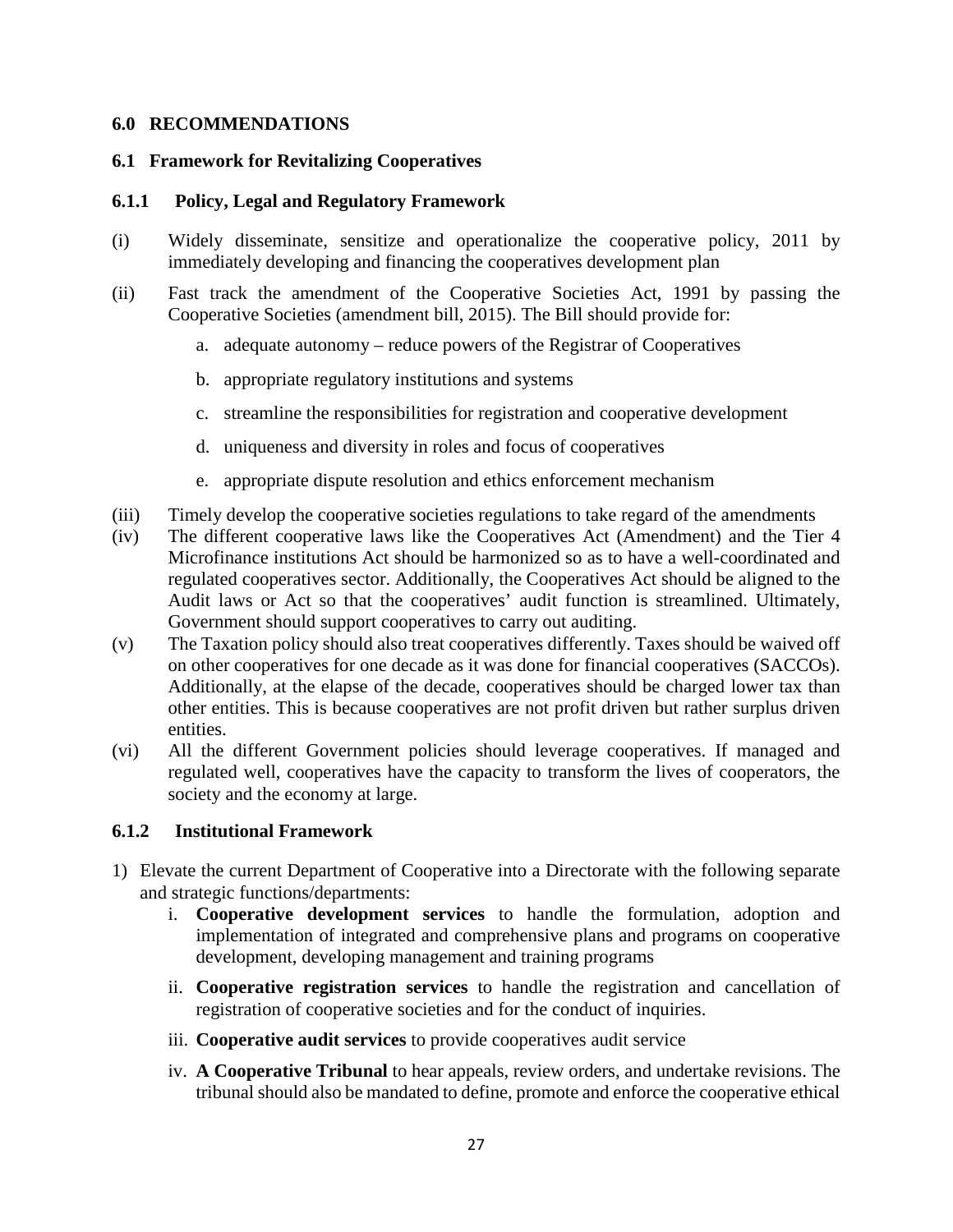conduct and anti-corruption within the cooperative movement. This tribunal should be able to handle the issues regarding the involvement of cooperative member, manager or senior staff person assumes political office in the cooperative movement.

## v. **District Cooperative office should be formed and facilitated**

- 2) The regulation of cooperative colleges should to be brought under the Cooperatives Ministry to enable effective and efficient coordination of cooperative education in the country.
- 3) Partnerships should be created between government, the cooperative movement and the academia that will ensure that there is devotion to education, training people in cooperative professional management and governance.
- 4) **Efforts should be made to revive/strengthen the operations of the tertiary cooperatives which are critical for provision of specialized services to its affiliates**. These include the Cooperative Bank, Uganda Cooperative Insurance, Ltd, Uganda Cooperative Transport Union, Ltd Uganda Cooperative Savings and Credit Union etc.
- 5) **A comprehensive understudy on the circumstances that led to the dissolution of the earlier Cooperative Bank should be undertaken**. This will contribute a great deal in the plans to revive the Cooperative Bank. It is good to learn from the experiences that led to the dissolution of this bank so as not to repeat these mistakes when creating the Cooperative Bank. The Cooperative Bank Liquidation Report should therefore be produced.

## 6) **Plans to revive the Cooperative Bank should be fast tracked with financial contribution from the cooperative societies.**

- i. The starting modest capital base contributed by all cooperative societies should be supplemented by government through an interest free loan repayable in a period of not less than 10 years. The cooperatives have expressed willingness to pull their resources to establish a new cooperative bank in which various cooperatives buy shares to establish the necessary capitalization.
- ii. The Government should grant the Bank an exemption and offer a grace period within which the capital base stipulated by the Financial Institutions Act can be raised.
- iii. It is recommended that government role in the bank should take the form of provision of a portion of the required capital fund, technical advice and regulation.
- 7) **To maintain quality of cooperatives' produce, MTIC should regulate the quality or produce at the different levels across the value chain.** This will not only lead to improved quality of cooperatives' products but will also reduce the manipulation and or exploitation of the cooperators by the astute middlemen.

## <span id="page-27-0"></span>**6.1.3 Political Economy**

- 1) Cooperatives are the best and sustainable way to address the current youth unemployment and poverty which poses a high social disharmony and security risk.
- 2) To reduce undesirable political use of cooperatives, provision should be included in the cooperative law that *"As soon as any cooperative committee member, manager, or senior staff*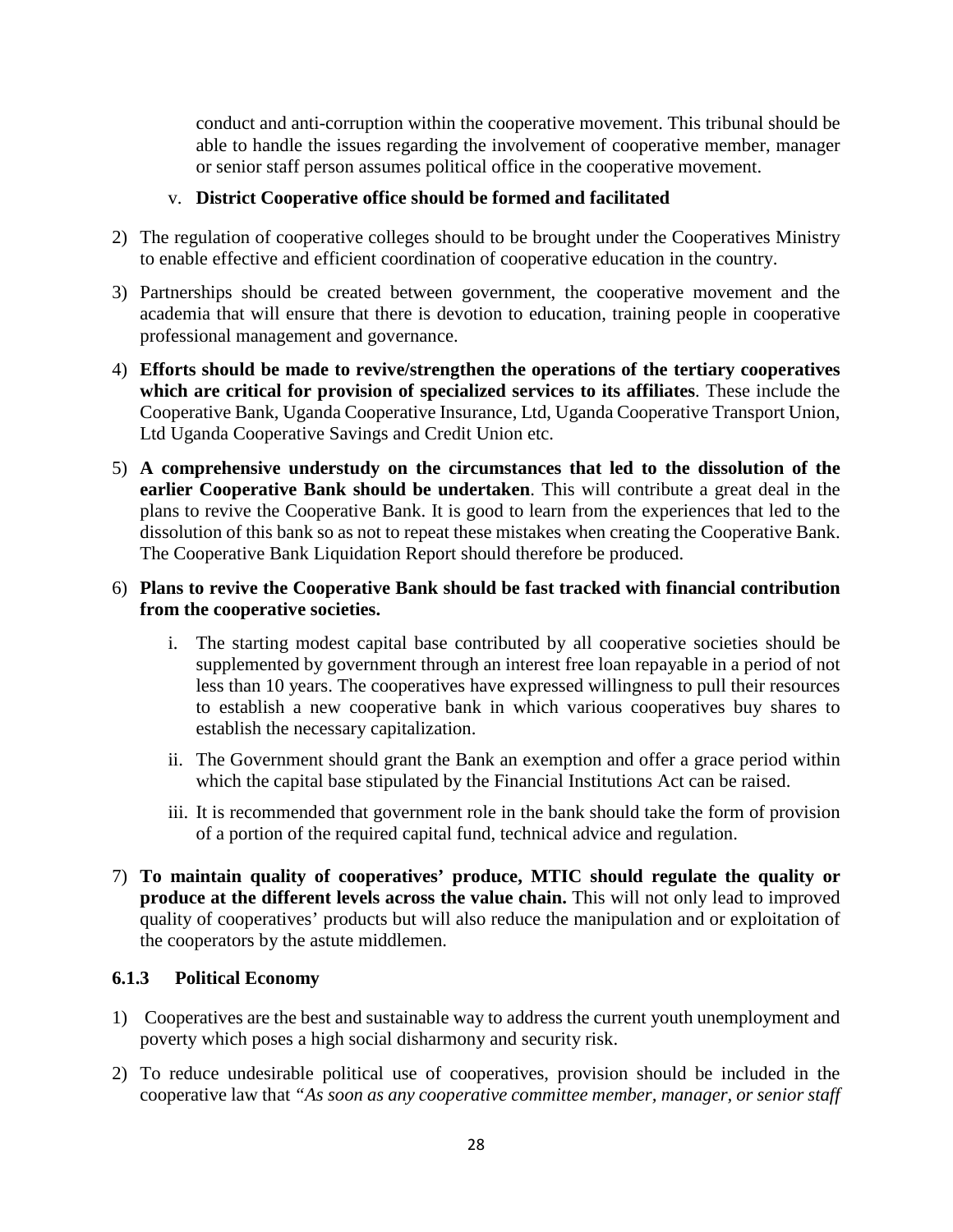*person assumes political office or takes political employment, he shall be required to take leave of absence, or resign, from his position in the cooperative, so that he will not be simultaneously engaged in cooperatives and politics."*

- 3) In order to strengthen the present weak capital base of the current cooperatives, there is need to prepare a "Statement of Affairs" for all cooperatives should be prepared to determine their war debts and make arrangement to compensate them.
- 4) A comprehensive and feasible framework for the compensation of cooperatives that suffered war debts should be developed. The framework by MTIC should also be transparent such that the cooperators understand the modalities that were used for compensation.
- 5) To show Government commitment to cooperatives, government policies and interventions should leverage cooperatives. For instance, policies such as industrialization, export led strategies, poverty eradication programmes, agriculture interventions, agricultural credit facilities and market promotion should follow the cooperative model.

#### <span id="page-28-0"></span>**6.1.4 Cooperative Organization and Governance**

- 1) As the country seeks to revive cooperatives in Uganda, focus should be put on building socially rooted democratic cooperatives with a shared purpose as well as a responsible and accountable leadership.
- 2) Incentives from government to cooperatives should be aimed at winners at each level (formation, structure, diversity etc.)
- 3) **To strengthen accounting systems, cooperatives should be compelled to employ competent accountants.** Cooperatives should be required to have on their staff one professional accountant with a degree in accounting and some previous experience, and should have one or two bookkeeper clerks to assist.
- 4) **The current Apex (UCA) should focus on its core mandate or else its credibility as a voice for all cooperatives will be damaged.** It should stop engaging directly with primary societies and thorough consultations needs to be made with all cooperative societies to own the parallel structure being promoted by UCA.
- 5) Primary societies should be allowed to purchase their inputs from or sell their produce to those sources which provide the best service and best prices, not necessarily from their District unions. The present pattern of inter-cooperative relationships is too rigid.

#### <span id="page-28-1"></span>**6.1.5 The Socio-Economic Environment**

- 1) For sustainability and survival during liberalization, cooperatives should be market driven; they must offer better incentives, products and services than those offered by middlemen. The cooperatives must also be innovative, flexible and diverse to adapt to the different market opportunities. Cooperative members should see the benefit of belonging to cooperatives given the benefits that accrue to them at the different levels of the value chain.
- 2) **The bonuses and dividends declared and distributed by cooperatives to their members should not be taxed.** The tax regime governing cooperatives should reflect the conflicting role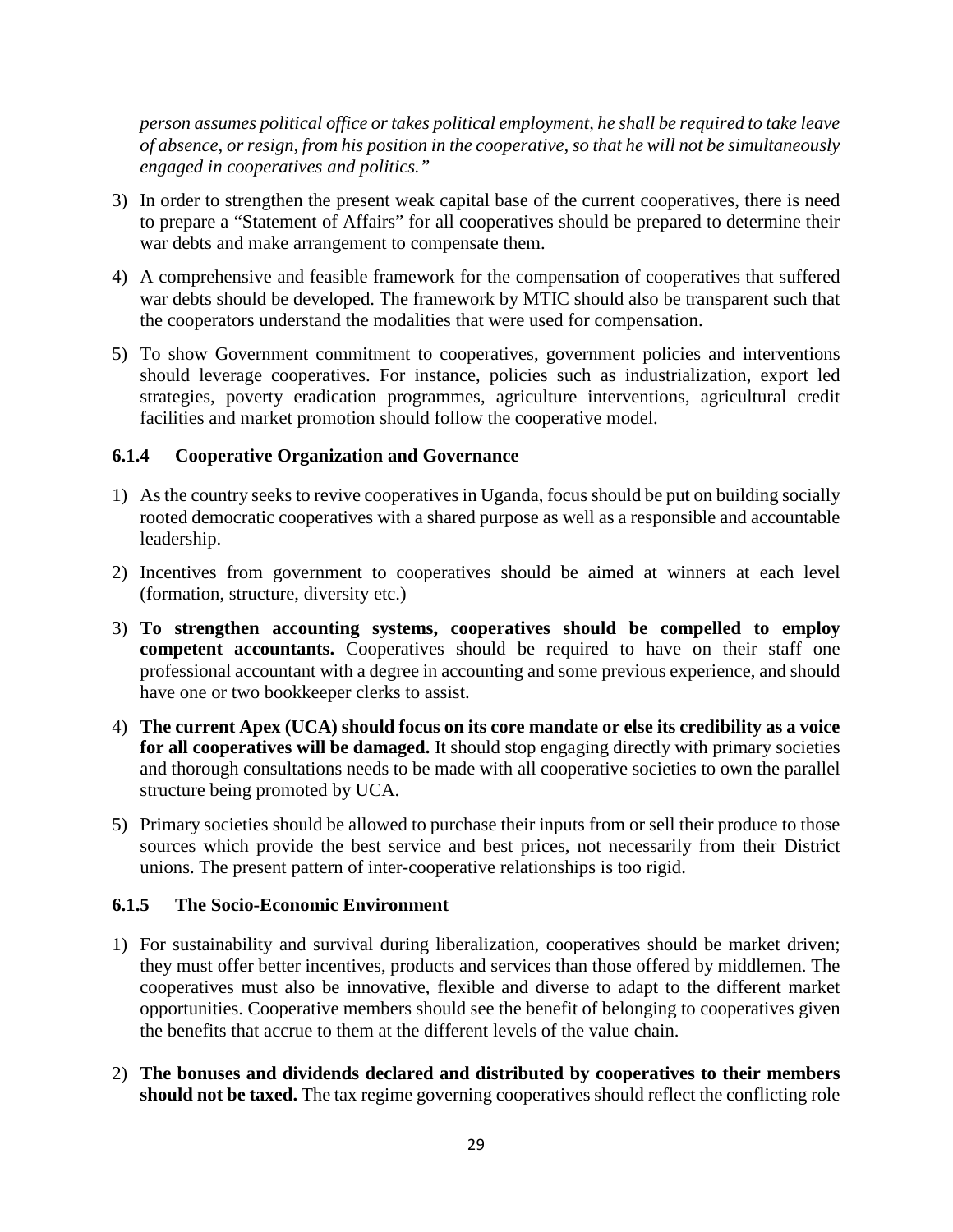and mission of cooperatives between the principles of profitability and the social objectives of the cooperative movement to enable them to drive the production and productivity.

- 3) **Cooperatives should be encouraged to network and build up their own corporate identity as a viable alternative to investor-driven enterprises**. This will enable them to survive in the current socio-economic climate characterized by high and ruthless competition for markets, profits and power, user-driven enterprises.
- 4) **Single-purpose primary societies should be permitted and encouraged to reorganize as multi-purpose cooperatives.** This would permit them to engage in the marketing of other commodities in addition to coffee or cotton.
- 5) **To reduce the risks of being so dependent upon a single commodity (coffee and cotton), investment directed toward agricultural diversification should be of top priority.** If most of the country's cooperatives continue to continue to be tied to the monoculture of coffee, then a severe and prolonged drop in world coffee prices could ruin them no matter how efficiently managed they might be.
- 6) **Cooperative education should be rooted in the school curriculum at all levels.** Currently cooperative education and training in Uganda is not well coordinated. Each cooperative society trains its own members and staff depending on its ability.

(Osterwalder et al., 2005) (Teece, 2010) (Fairbairn, 1994)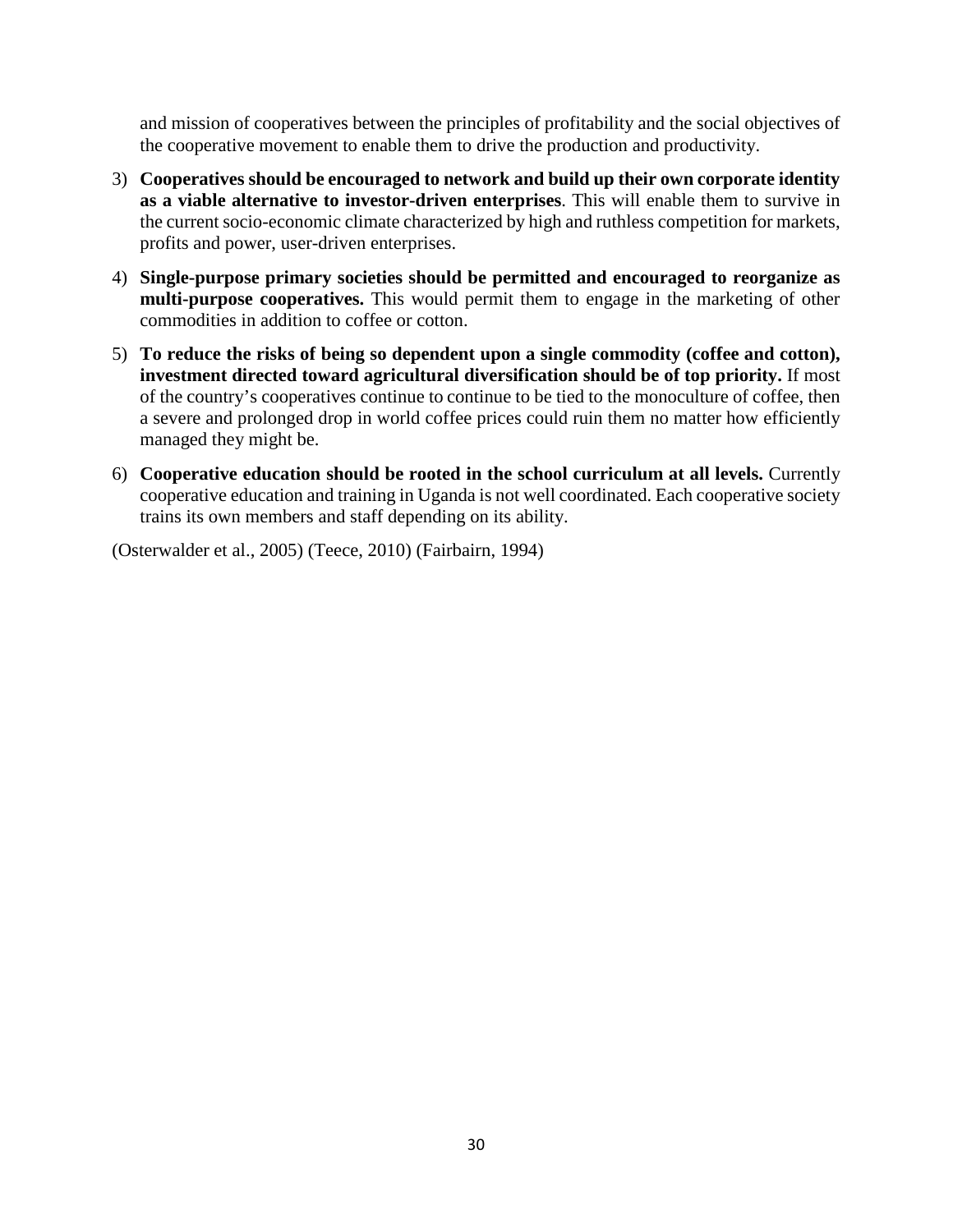#### <span id="page-30-0"></span>**References**

- Action Aid, The Uhuru Institute of Social Development and the Center for Basic Research (2013). *The Cooperative Movement and the Challenges of Development- A Search for Alternative Wealth Creation and Citizen's Vitality Approaches in Uganda.* Kampala: Center for Basic Research and Uhuru Institute for Social Development.
- Cuevas E.C., and. Fischer K.P. (2006). *Cooperative Financial Institutions: Issues in Governance, Regulation and Supervision.* Washington D.C.: World Bank Working Paper 82.

*Daily Monitor Thursday November 12, 2015*

Dato A. (2006). *Agricultural Cooperatives in Malaysia: Innovation and Opportunities in the process of transition towards the 21st Century Model.*

- Develtere, P., Pollet, I and Wanyama Fredrick eds. (2008). *Cooperating out of poverty: The Renaissance of the African Cooperative Movement.* Geneva: International Labour Organization (ILO).
- Emily M. Gatugata, Peter Kimotho, Samwel Kiptoo (2014). *History and Organisation of Cooperative Development and Marketing Subsector in Kenya.* Ministry of Industralization and Entreprise Development.

Fairbairn, B. (1994). "*The Rochdale Pioneers and the Cooperative Principles".* Ocassional Paper Series; Center for the Study of Co-operatives, University of Saskatchewan.

- FAO (1989). *Agricultural Market Intervention and Pricing Policies in Africa*. FAO Economic and Social Development Paper 88. Rome.
- Fuglie, K. O., & Rada, N. E. (2013). *Resources, Policies, and Agricultural Productivity in Sub-Saharan Africa.* Economic Research Report, Number 145, U.S. Department of Agriculture, Economic Research Service, February 2013
- Giagnocavo, C. (2012). *The Almeria Agriculture Cooperative Model: Creating Successful Economic and Social Communities.* Department of Management and Business Administration, Faculty of Economic and Business Sciences; Universidad de Almeria.
- Gollin, D., Mugyenyi, A. and Ritwika Sen (2016). *Agricultural transformation and Urbanization in Uganda.* International Growth Centre (IGC)

http://www.uca.co.ug

International Cooperative Alliance (ICA), (1995). *Statement on Cooperative Identity.* Adopted by the ICA General Assembly 1995.

Johnston Birchall (2003). *Rediscovering the Cooperative Advantage: Poverty Reduction through Self Help: Cooperative Branch*, International Labour Organisation Geneva

Johnston Birchall (2004). *Cooperatives and the Millennium Development Goals*: International Labour Organisation, Geneva

- Kabuga, C. and Batarinyebwa P. K. (1995). *Cooperatives: Past, Present and Future.* Kampala: Uganda Cooperative Alliance .
- Keya, S. & Rubaihayo, P., (2013). *Progress in On-Farm Production and Productivity in the East African Community: 50 Years after Independence.* Kilimo Trust Technical Paper No.8 in the International Symposium on Agriculture: EAC partner states at 50years 5-7 November, 2013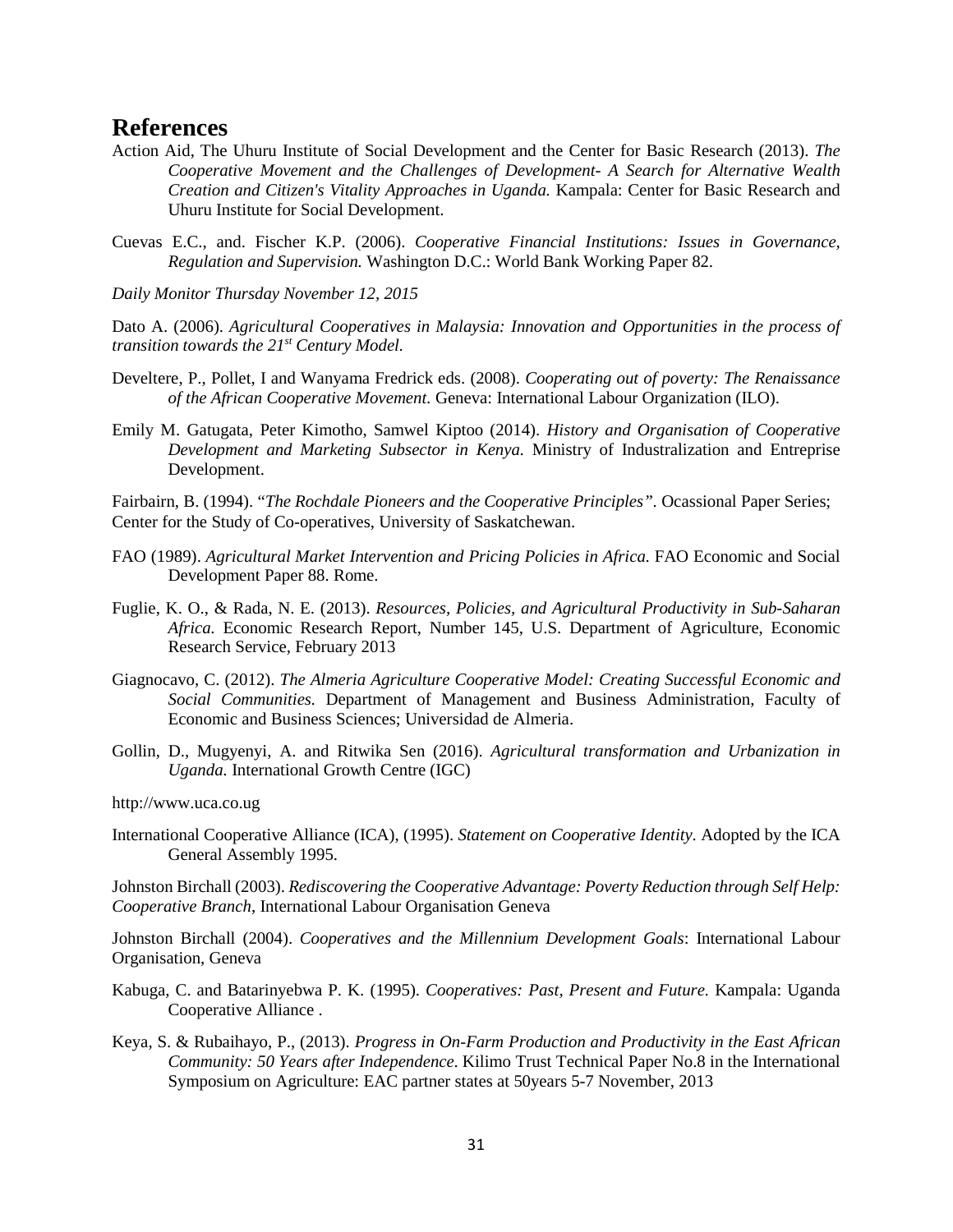- Kiranda, A. (2017). *Agricultural Cooperatives: Were They Vehicles of Political Patronage or Indispensable Assets of Agricultural Transformation? A Nuanced Explanation of the Success and Failure of Agricultural Cooperatives in Uganda.* In the Journal of African Democracy and Development, Vol. 1, Issue 2, 2017, 165-186, [www.kas.de/Uganda/en/](http://www.kas.de/Uganda/en/)
- Kwapong N. A. and Korugyendo, P. L. (2010). *Revival of Agricultural Cooperatives in Uganda.* Kampala: International Food Policy ResearcH Center .
- Kwapong Nana Afranaa, Patrick Lubega and John Illukor (2013). Why a few Agricultural Cooperatives survived the crisis in Uganda while others collapsed. *International Journal of Arts and Commerce*.
- Kyamulesire A.R. (1988). *A History of the Uganda Cooperative Movement 1913-1988.* Kampala: Uganda Cooperative Alliance.
- Kyazze, L. (2010). *Cooperatives: The Sleeping Economic and Social Giants in Uganda.* Dar el salaam : International Labour Organization.
- Manyara, M. K. (2003). *The Development of Cooperatives law and Policy in Kenya*. Nairobi, Oscan Print.
- Marti, F. R., Runnebaum, B.F. & Torres, J.F. (1984). *Report on and Recommendations for the Cooperative Sector of Uganda.* Agricultural Cooperative Development International. As a contribution under The Food Production Support Project to The Government of Uganda

Mazzarol T., Limnious E.M., and Simmons R., (2011a). *A Conceptual Framework for Research into Cooperative Enterprises*. Centre for Entrepreneurial Management and Innovation; Sustainable Cooperative Enterprise Project.

Mazzarol T., Limnious E.M., and Sophie R., (2011b). *Cooperative enterprises; A unique business model?* Paper presented at Future of Work and Organizations; 25<sup>th</sup> Annual ANZAM Conference; 7-9 December 2011; Wellington, New Zealand.

Mazzarol T., Limnious E. M., and Simmons R., (2012). *A Conceptual Framework for the Cooperative Entreprise and its application to the Australian Grain Industry.* Paper presented at New Zealand Association for the study of Cooperatives and Mutuals (NZASCM); Building a Better World. International Conference, 21-22, June 2012.

Ministry of Trade, Industry and Cooperatives (MTIC) (2014). *Cooperative Societies Act (Amendment) Bill 2014:* Ministry of Trade, Industry and Cooperatives.

- Ministry of Trade, Industry and Cooperatives (MTIC) (2014). *Minister's Statement on Celebrating the 92nd International Cooperatives Day and the 20th UN International day of Cooperatives 2014.* Kampala: Ministry of Trade, Industry and Cooperatives (MTIC).
- Ministry of Trade, Industry and Cooperatives (MTIC) (2016). *Ministers Statement on the Status of Cooperatives in Uganda .* Kampala: Ministry of Industry Trade and Cooperatives .

Mrema, G.C., J. Ndikumana (2013) Value Addition and Post-Harvest Processing in East Africa over the Past Fifty Years and Prospects for the Future. Technical Paper for International Symposium on Agriculture: EAC Partner states at 50 years, 5-7 November, 2013.

Msemakweli, L. (2010). *Cooperative Marketing Reforms in Uganda.* Kampala: UCA.

Msemakweli, L. (2012). Perspectives for Cooperatives in Eastern Africa: The case of Uganda: UCA.

Msemakweli, L. (2013). Presentation at ICA General Assembly, Cape Town South Africa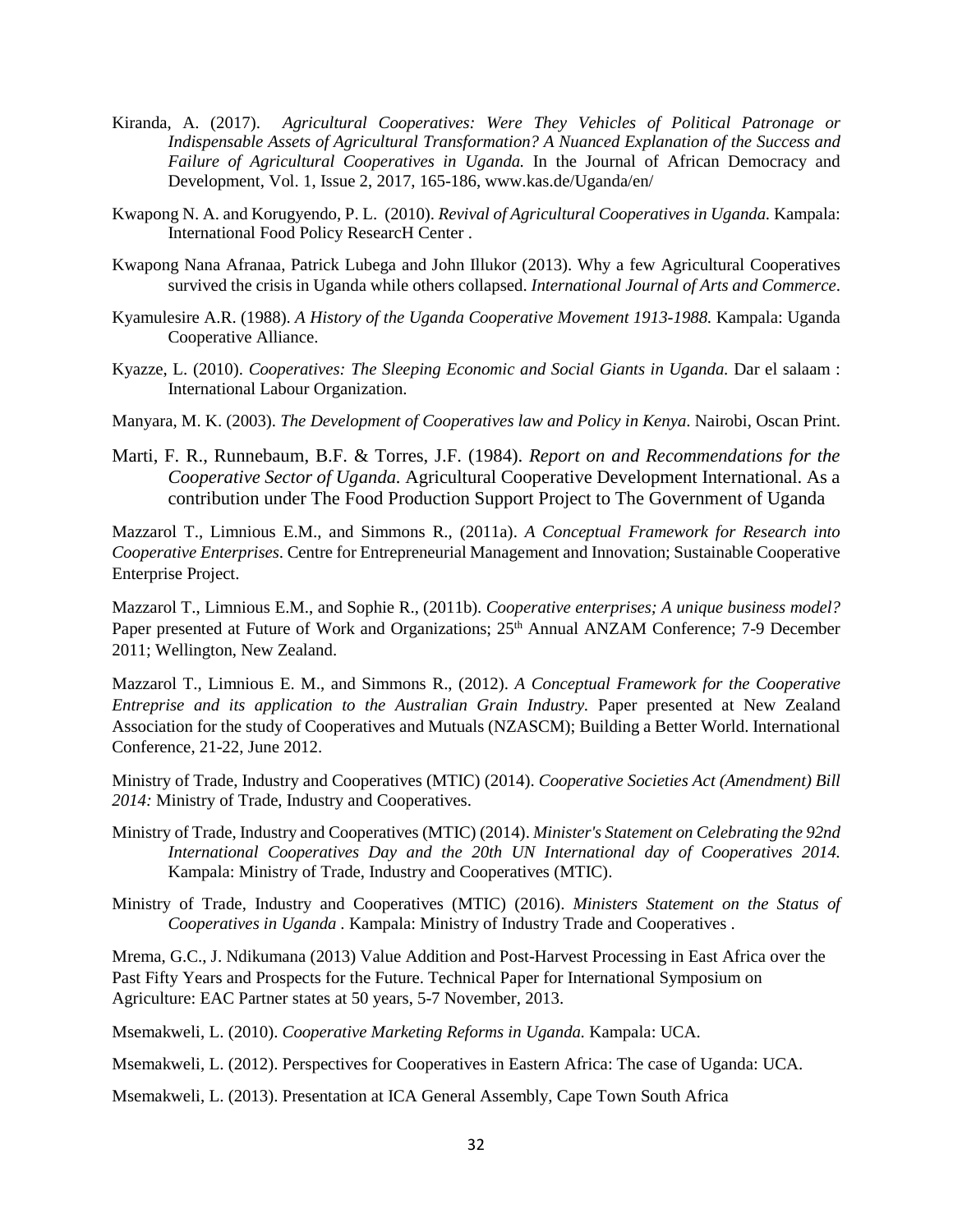- Münkner, H.(2002). *The Supportive Environment for Cooperatives in the Context of the Current Political, Economic, Social, Demographic and Ecological Environments.* University of Marburg
- Nannyonjo, J. (2013). *Enabling Agricultural Cooperatives through Public Policy and the State: The Case of Uganda*. Paper prepared for the UNRISD Conference Potential and Limits of Social and Solidarity Economy 6–8 May 2013, Geneva, Switzerland

Nash, J., Dandler, J., and Hopkins, N. S. (Eds), (1976). *Popular Participation in Society Change: Cooperatives, Collectives and Nationalized Industry.* Walter de Gruyter

- National Planning Authority (NPA), (2014). *National Development Plan II (2015/16-2019/20).* Kampala: National Planning Authority.
- Nkandu, J. (2010). *Analytical Study of the Co-Operative Acts of Eastern Africa (Ethiopia, Kenya and Uganda).* Commissioned by the Eastern Africa Farmers' Federation (EAFF)
- Nuwagira, N.M. (1993). *Problems of the Cooperative Movement in Uganda: A Case Study of Banyankore Kweterana Cooperative Union Limited*. A Dissertation Submitted in Partial Fulfillment of the Degree of Masters of Arts (Ds) University of Dar-el-Salaam.
- Okello, L. (2017). Autonomy is at the Core of the Revival of Cooperatives. The Uhuru Institute for Social Development. [http://1.uhuruinstitute.org/2017/04/06/autonomy-is-at-the-core-of-the-revival-of](http://1.uhuruinstitute.org/2017/04/06/autonomy-is-at-the-core-of-the-revival-of-cooperatives/)[cooperatives/](http://1.uhuruinstitute.org/2017/04/06/autonomy-is-at-the-core-of-the-revival-of-cooperatives/)
- Okello, L., & Ahikire, J. (2013). *The Cooperative Movement and the Challenge of Development: A Search for Alternative Wealth Creation and Citizen Vitality Approaches in Uganda.* TUI, CBR & ActionAid.

Osterwalder, A., and Pigneur, and Tucci, C. L. (2005). *"Clarifying business models: Origins, present and future of the concept".* Communications of the Association for Information Systems, 16, 1-40.

Othman I. W., Mohamad M., and Mohamed A., (2013). *Accountability issues and challenges: The scenario for Malaysian Cooperative Movement.* World Academy of Science, Engineering and Technology; International Journal of Economics and Management Engineering, Vol., 7, No. 6.

Republic of Uganda, (1992). *Cooperative Societies Regulations (1992).* Kampala: Republic of Uganda.

Republic of Uganda, (1992). *Cooperatives Societies Act (1991).* Kampala. Republic of Uganda

Shaw, L. (2007). *Overview of Corporate Governance Issues for Cooperatives.* Commissioned by the Global Corporate Governance Forum for the Working Meeting on Corporate Governance and Cooperatives, London, 8 February 2007

Sumelius J., Tenaw S., Backman S., Bee F., Chambo S., Machimu G., Kimburu N., (2013). *Cooperatives as a tool for Poverty Reduction and Promoting Business in Tanzania.* Department of Economics and Management, Faculty of Agriculture and Forestry, University of Helsinki Finland & Moshi University College of Cooperation and Business Studies (MUcCOBS) Tanzania.

Teece, D. J. (2010). *"Business Models, Business Strategy and Innovation."* Long range Planning 43(2/3): 172-194.

The World Bank (2011). *Uganda: Agriculture for Inclusive Growth in Uganda*.

Theron J. (2010). *Cooperative Policy and law in East and Southern Africa: A Review.* Coop^AFRICA Working Paper No. 18, International Labour Organisation.